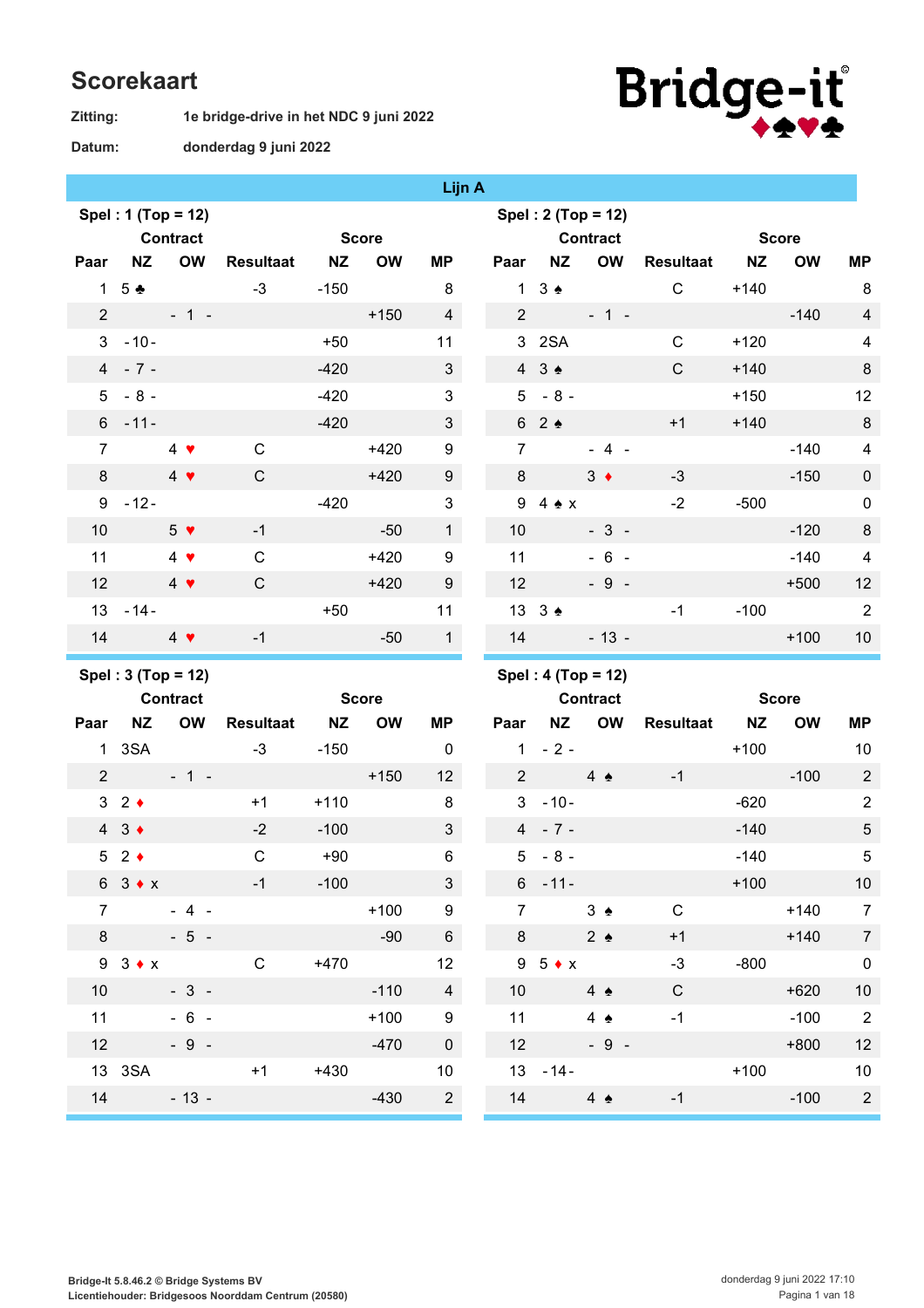|                 |                                                     | Spel: 5 (Top = 12) |              |              |           |                         |                 | Spel: 6 (Top = 12)               |                      |              |                  |              |                 |
|-----------------|-----------------------------------------------------|--------------------|--------------|--------------|-----------|-------------------------|-----------------|----------------------------------|----------------------|--------------|------------------|--------------|-----------------|
|                 |                                                     | <b>Contract</b>    |              | <b>Score</b> |           |                         |                 |                                  | <b>Contract</b>      |              | <b>Score</b>     |              |                 |
| Paar            | <b>NZ</b>                                           | <b>OW</b>          | Resultaat NZ |              | <b>OW</b> | ΜP                      | Paar            | <b>NZ</b>                        | OW                   | Resultaat NZ |                  | <b>OW</b>    | <b>MP</b>       |
|                 | $1 - 14 -$                                          |                    |              | $-170$       |           | $\overline{7}$          | 1               |                                  | $-14-$               |              | $-130$           |              | $-5$            |
| $\overline{2}$  | $3 \sqrt{ }$                                        |                    | $+1$         |              | $+170$    | 5 <sup>5</sup>          | 2 <sup>1</sup>  |                                  | 2 SA                 | $+1$         |                  | $+150$       | 12              |
|                 | $3 - 4 -$                                           |                    |              |              | $-170$    | $\overline{7}$          |                 | $3 - 4 -$                        |                      |              | $-130$           |              | $5\phantom{.0}$ |
| $\overline{4}$  |                                                     | $2 \bullet$        | $+2$         |              | $+170$    | $5\overline{)}$         | $\overline{4}$  |                                  | $3 \bullet$          | $+1$         |                  | $+130$       | $\overline{7}$  |
| $5\phantom{.0}$ | $3 \sqrt{ }$                                        |                    | $+1$         |              | $+170$    | 5                       | $5\phantom{.0}$ |                                  | $2 \bullet$          | $+1$         |                  | $+110$       | $\mathbf{1}$    |
|                 | $6 - 10 -$                                          |                    |              | $-170$       |           | $\overline{7}$          |                 | $6 - 10 -$                       |                      |              | $-130$           |              | $\sqrt{5}$      |
| $\overline{7}$  |                                                     | $3 \bullet$        | $+1$         |              | $+170$    | $\overline{5}$          | $\overline{7}$  |                                  | $3 -$                | $\mathsf{C}$ |                  | $+110$       | $\mathbf{1}$    |
|                 | $8 - 9 -$                                           |                    |              | $-420$       |           | $\overline{0}$          |                 | $8 - 9 -$                        |                      |              | $-130$           |              | $\sqrt{5}$      |
| 9               |                                                     | $4 \bullet$        | $\mathsf C$  |              | $+420$    | 12 <sub>2</sub>         | 9               |                                  | $2$ $\bullet$        | $+2$         |                  | $+130$       | $\overline{7}$  |
| 10 <sup>1</sup> | $\sim$ 2 $\bullet$                                  |                    | $+2$         |              | $+170$    | 5 <sup>5</sup>          | 10 <sup>°</sup> |                                  | $3 -$                | $+1$         |                  | $+130$       | $\overline{7}$  |
|                 | $11 - 2 -$                                          |                    |              | $-170$       |           | $\overline{7}$          |                 | $11 - 2 -$                       |                      |              | $-150$           |              | $\pmb{0}$       |
|                 | $12 - 5 -$                                          |                    |              | $-170$       |           | $7\overline{ }$         |                 | $12 - 5 -$                       |                      |              | $-110$           |              | 11              |
|                 | $13 - 7 -$                                          |                    |              | $-170$       |           | $\overline{7}$          |                 | $13 - 7 -$                       |                      |              | $-110$           |              | 11              |
| 14              | $3 \sqrt{ }$                                        |                    | $+1$         |              | $+170$    | 5 <sup>5</sup>          |                 | 14                               | $4$ $\bullet$        | $\mathsf{C}$ |                  | $+130$       | $\overline{7}$  |
|                 |                                                     |                    |              |              |           |                         |                 |                                  |                      |              |                  |              |                 |
|                 |                                                     | Spel: 7 (Top = 12) |              |              |           |                         |                 |                                  | Spel: $8 (Top = 12)$ |              |                  |              |                 |
|                 | <b>Contract</b>                                     |                    |              | <b>Score</b> |           |                         |                 | <b>Contract</b>                  |                      |              |                  | <b>Score</b> |                 |
| Paar            |                                                     | NZ OW              | Resultaat NZ |              | <b>OW</b> | ΜP                      | Paar            |                                  | NZ OW                | Resultaat NZ |                  | <b>OW</b>    | MP              |
|                 | $1 - 14 -$                                          |                    |              | $-110$       |           | $\overline{5}$          |                 | $1 - 14 -$                       |                      |              | $-230$           |              | 10              |
| $2^{\circ}$     | $3 \bullet$                                         |                    | $\mathsf{C}$ |              | $+110$    | $\overline{7}$          |                 | $2 \left( \frac{1}{2} \right)$   | $4 \triangle$        | $\mathsf{C}$ | <u> Samuel I</u> | $+420$       | $\overline{5}$  |
| 3               | $-4-$                                               |                    |              | $-130$       |           | $\mathbf{1}$            | $\mathbf{3}$    | $-4 -$                           |                      |              | $-450$           |              | $\overline{4}$  |
| $\overline{4}$  | $3 \bullet$                                         |                    | $+1$         |              | $+130$    | 11                      | $\overline{4}$  |                                  | $4 \triangle$        | $+1$         |                  | $+450$       | $\,8\,$         |
| 5               | $\overline{\phantom{a}}$ 2 $\overline{\phantom{a}}$ |                    | $+2$         |              | $+130$    | 11                      | 5               |                                  | $-12 -$              |              |                  | $+800$       | 12              |
|                 | $6 - 10 -$                                          |                    |              | $-90$        |           | 9                       |                 | $64$ $\blacktriangledown$        |                      | $-2$         | $-100$           |              | 12              |
|                 | 7 1 SA                                              |                    | C            |              | $+90$     | $\overline{\mathbf{3}}$ |                 | $7 \quad \overline{\phantom{1}}$ | $-13 -$              |              |                  | $+500$       | 10 <sup>°</sup> |
|                 | $8 - 9 -$                                           |                    |              | $+200$       |           | 12                      |                 | $8 - 9 -$                        |                      |              | $-420$           |              | $\overline{7}$  |
| 9               | $4 \triangle$                                       |                    | $-2$         |              | $-200$    | $\overline{\mathbf{0}}$ |                 | $9 \qquad \qquad$                | $4 \triangle$        | $\mathbf C$  |                  | $+420$       | $\sqrt{5}$      |
| 10 <sup>1</sup> | $\overline{\phantom{a}}$ 2 $\overline{\phantom{a}}$ |                    | $\mathsf{C}$ |              | $+90$     | $\mathbf{3}$            |                 | 10                               | $-6 -$               |              |                  | $+100$       | $\pmb{0}$       |
|                 | $11 - 2 -$                                          |                    |              | $-110$       |           | $5\phantom{.0}$         |                 | $11 - 2 -$                       |                      |              | -420             |              | $\overline{7}$  |
|                 | $12 - 5 -$                                          |                    |              | $-130$       |           | 1                       |                 | 12 $5 \cdot x$                   |                      | $-4$         | $-800$           |              | $\pmb{0}$       |
|                 | $13 - 7 -$                                          |                    |              | $-90$        | $+110$    | 9                       |                 | 13 $5 \vee x$                    |                      | $-3$         | $-500$           |              | $\overline{2}$  |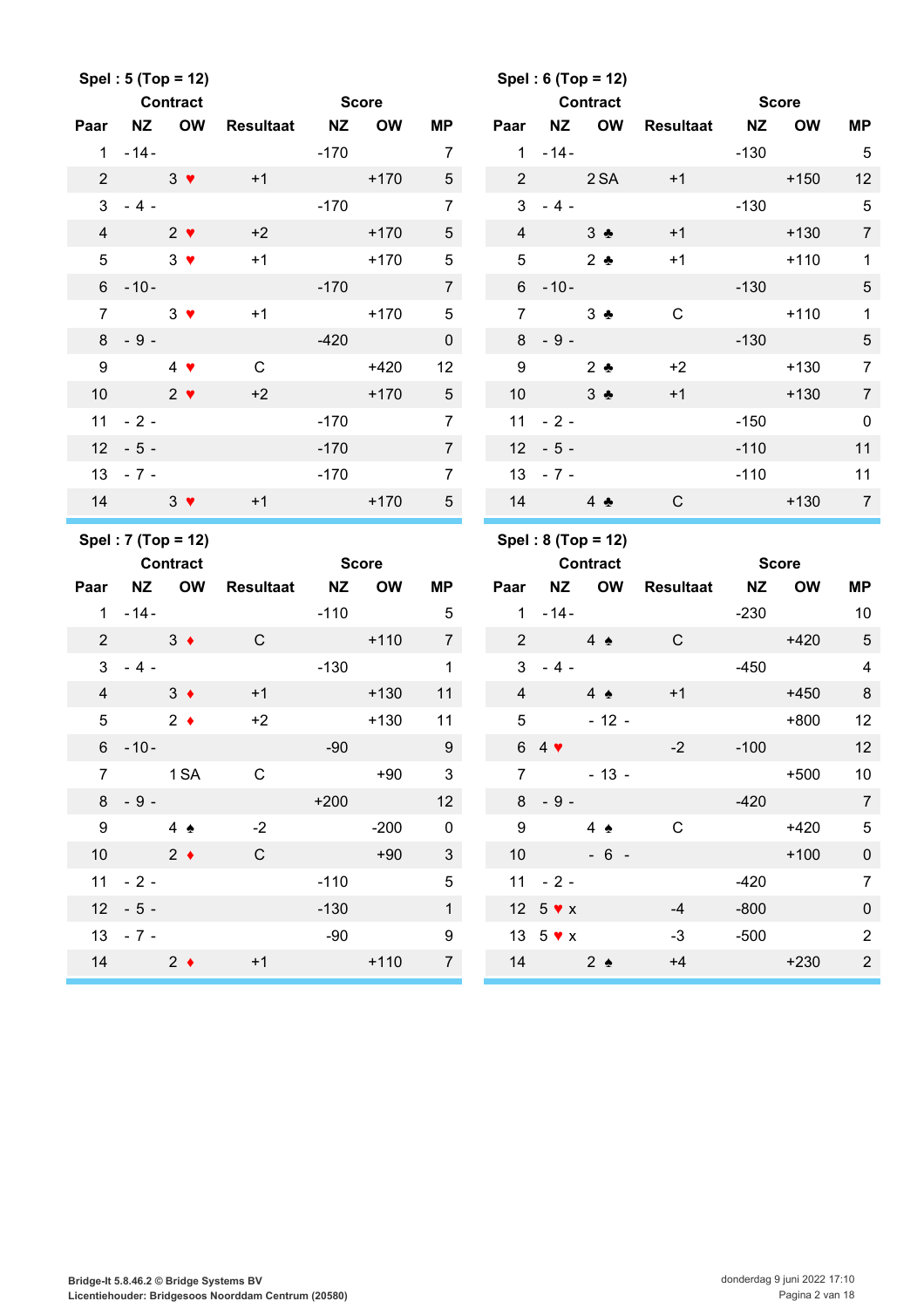|                  |                                 | Spel: $9 (Top = 12)$ |                  |              |           |                 |                 |                             | Spel: 10 (Top = 12) |              |              |              |                         |
|------------------|---------------------------------|----------------------|------------------|--------------|-----------|-----------------|-----------------|-----------------------------|---------------------|--------------|--------------|--------------|-------------------------|
|                  |                                 | <b>Contract</b>      |                  | <b>Score</b> |           |                 |                 |                             | <b>Contract</b>     |              | <b>Score</b> |              |                         |
| Paar             | <b>NZ</b>                       | <b>OW</b>            | <b>Resultaat</b> | <b>NZ</b>    | <b>OW</b> | MP              | Paar            | <b>NZ</b>                   | OW                  | Resultaat    | <b>NZ</b>    | <b>OW</b>    | <b>MP</b>               |
|                  | 1 4 $\bullet$                   |                      | $+1$             | $+450$       |           | 6               | $\mathbf{1}$    | $-4-$                       |                     |              | $+200$       |              | 10                      |
|                  | 24                              |                      | $+2$             | $+480$       |           | 11              |                 | $2 - 9 -$                   |                     |              | $+400$       |              | 12                      |
|                  | $3\quad 4\quad \bullet$         |                      | $-1$             | $-50$        |           | $\mathbf 0$     | 3               | $-8-$                       |                     |              | $+100$       |              | $\overline{7}$          |
| $\overline{4}$   |                                 | $-1 -$               |                  |              | $-450$    | 6               | $\overline{4}$  |                             | 2SA                 | $-2$         |              | $-200$       | $\overline{2}$          |
|                  | 54                              |                      | $\mathsf{C}$     | $+420$       |           | $\overline{2}$  |                 | $5 - 6 -$                   |                     |              | $-90$        |              | $\mathfrak{3}$          |
| $6\phantom{1}$   |                                 | $-5 -$               |                  |              | $-420$    | 10 <sup>1</sup> | $6\overline{6}$ |                             | $2 \bullet$         | $\mathsf{C}$ |              | $+90$        | $\boldsymbol{9}$        |
|                  | 74                              |                      | $+1$             | $+450$       |           | $\,6\,$         |                 | $7 - 14 -$                  |                     |              | $+100$       |              | $\overline{7}$          |
| 8                |                                 | $-3-$                |                  |              | $+50$     | 12 <sup>2</sup> | 8               |                             | 1 SA                | $-1$         |              | $-100$       | $\sqrt{5}$              |
| $\boldsymbol{9}$ |                                 | $-2-$                |                  |              | $-480$    | $\mathbf{1}$    | 9               |                             | $4 \bullet$         | $-4$         |              | $-400$       | $\mathbf 0$             |
| 10               |                                 | $-11 -$              |                  |              | $-450$    | 6               | 10              |                             | 1 <sub>SA</sub>     | $\mathsf{C}$ |              | $+90$        | $\boldsymbol{9}$        |
|                  | 11 4 $\triangle$                |                      | $+1$             | $+450$       |           | $6\phantom{1}$  |                 | $11 - 10 -$                 |                     |              | $-90$        |              | $\mathbf{3}$            |
| 12               |                                 | $-13 -$              |                  |              | $-480$    | 1               | 12              | $2^{\bullet}$               |                     | $+1$         |              | $+110$       | 12                      |
|                  | 13 4 4                          |                      | $+2$             | $+480$       |           | 11              | 13              | $-12-$                      |                     |              | $-110$       |              | $\mathbf 0$             |
|                  |                                 | $14 - 7 -$           |                  |              | $-450$    | $6\overline{6}$ |                 | 14 1 SA                     |                     | $-1$         |              | $-100$       | $\sqrt{5}$              |
|                  |                                 |                      |                  |              |           |                 |                 |                             |                     |              |              |              |                         |
|                  |                                 | Spel: 11 (Top = 12)  |                  |              |           |                 |                 |                             | Spel: 12 (Top = 12) |              |              |              |                         |
|                  |                                 | <b>Contract</b>      |                  | <b>Score</b> |           |                 |                 |                             | <b>Contract</b>     |              |              | <b>Score</b> |                         |
| Paar             | <b>NZ</b>                       | <b>OW</b>            | <b>Resultaat</b> | <b>NZ</b>    | <b>OW</b> | <b>MP</b>       | Paar            | <b>NZ</b>                   | <b>OW</b>           | Resultaat NZ |              | <b>OW</b>    | МP                      |
|                  | $1 \quad 3 \blacktriangleright$ |                      | $+2$             | $+200$       |           | 11              |                 | $1 \quad 3 \Leftrightarrow$ |                     | $-1$         | $-100$       |              | 4                       |
|                  | $24$ $\blacktriangledown$       |                      | $-2$             | $-100$       |           | 1               |                 | $2 - 9 -$                   |                     |              | $+150$       |              | 12                      |
|                  | $3\quad 4$                      |                      | $-1$             | $-50$        |           | 4               | 3               | $-8-$                       |                     |              | $-140$       |              | $\mathbf{1}$            |
| $\overline{4}$   |                                 | $-1 -$               |                  |              | $-200$    | 1               | $\overline{4}$  |                             | $-1 -$              |              |              | $+100$       | $\,8\,$                 |
|                  | $53$ $\blacktriangledown$       |                      | $\mathsf{C}$     | $+140$       |           | $\overline{7}$  | 5               | $-6-$                       |                     |              | $+100$       |              | $\overline{7}$          |
| $\,6\,$          |                                 | $-5 -$               |                  |              | $-140$    | 5               | 6               |                             | 3 SA                | $-2$         |              | $-100$       | $\sqrt{5}$              |
|                  | $73$ $\blacktriangledown$       |                      | $+2$             | $+200$       |           | 11              |                 | $7 - 14 -$                  |                     |              | $-140$       |              | $\overline{1}$          |
| 8                |                                 | $-3 -$               |                  |              | $+50$     | 8               | 8               |                             | $2 \bullet$         | $+1$         |              | $+140$       | 11                      |
| 9                |                                 | $-2 -$               |                  |              | $+100$    | 11              |                 | 9                           | $4 \bullet$         | $-3$         |              | $-150$       | $\overline{\mathbf{0}}$ |
| 10               |                                 | $-11 -$              |                  |              | $-140$    | 5 <sub>5</sub>  |                 | 10                          | $-11 -$             |              |              | $-110$       | $\overline{2}$          |
|                  | 11 $2 \blacktriangledown$       |                      | $+1$             | $+140$       |           | $\overline{7}$  |                 | $11 \quad 2 \triangle$      |                     | $\mathsf C$  |              | $+110$       | 10                      |
|                  | 12                              | $-13 -$              |                  |              | $+100$    | 11              |                 | 12                          | $3 \bullet$         | $-2$         |              | $-100$       | $\sqrt{5}$              |
|                  | 13 4 $\blacktriangledown$       |                      | $-2$             | $-100$       |           | $\mathbf{1}$    |                 | $13 - 12 -$                 |                     |              |              | $+100$       | $\overline{7}$          |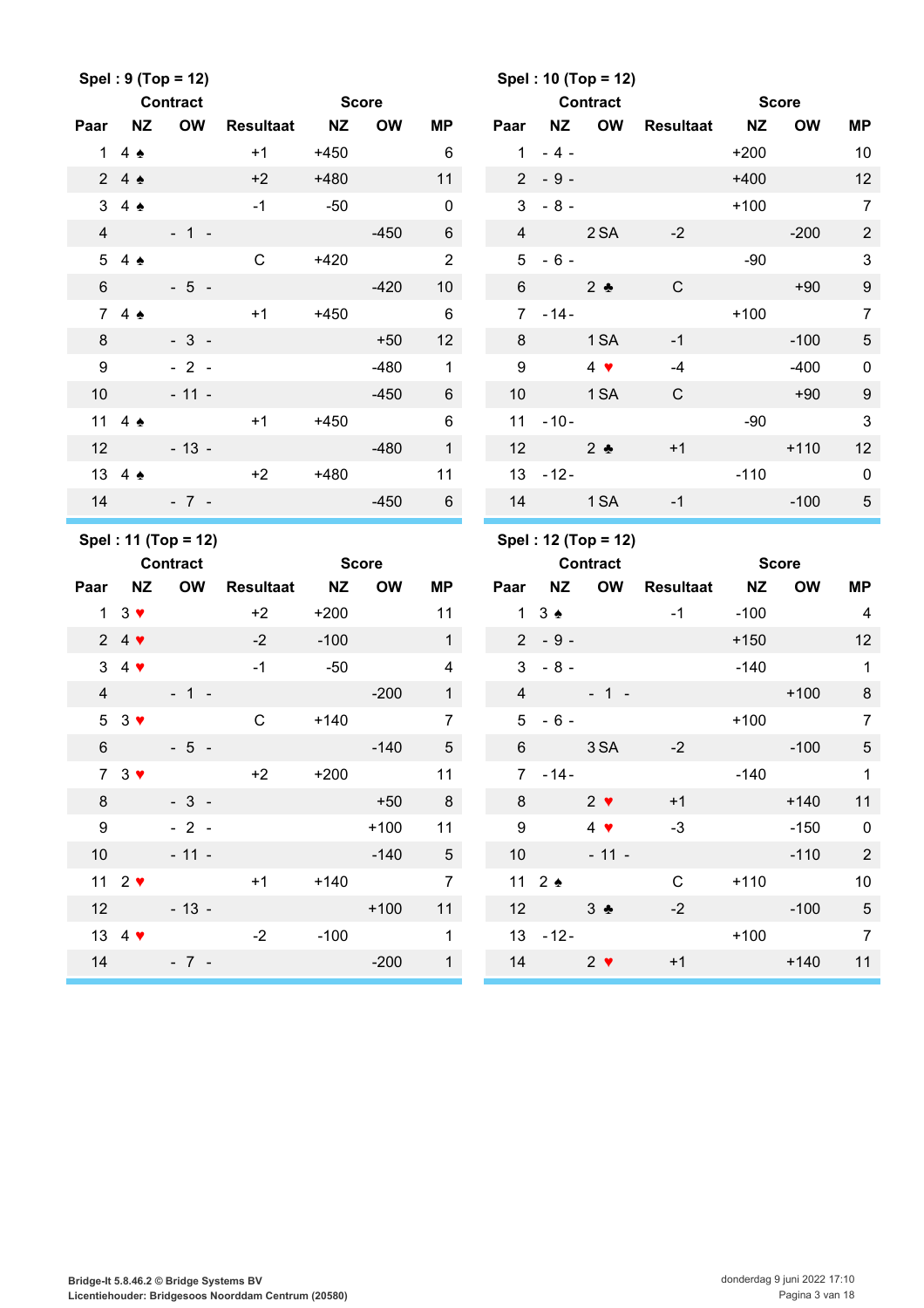|                 |                 | Spel: 13 (Top = 12)      |                  |              |           |                 |                 |                                                                                                                                                                                                                              | Spel: 14 (Top = 12)                    |              |             |              |                            |
|-----------------|-----------------|--------------------------|------------------|--------------|-----------|-----------------|-----------------|------------------------------------------------------------------------------------------------------------------------------------------------------------------------------------------------------------------------------|----------------------------------------|--------------|-------------|--------------|----------------------------|
|                 |                 | <b>Contract</b>          |                  | <b>Score</b> |           |                 |                 |                                                                                                                                                                                                                              | <b>Contract</b>                        |              |             | <b>Score</b> |                            |
| Paar            | <b>NZ</b>       | <b>OW</b>                | <b>Resultaat</b> | <b>NZ</b>    | <b>OW</b> | ΜP              | Paar            | <b>NZ</b>                                                                                                                                                                                                                    | OW                                     | Resultaat    | <b>NZ</b>   | <b>OW</b>    | <b>MP</b>                  |
|                 | $1 - 11 -$      |                          |                  | $-650$       |           | 5               |                 | 1 1 SA                                                                                                                                                                                                                       |                                        | $\mathsf{C}$ | $+90$       |              | 6                          |
|                 | $2 - 5 -$       |                          |                  | $-650$       |           | 5 <sup>5</sup>  |                 | 2 Pas                                                                                                                                                                                                                        |                                        |              | $\mathbf 0$ |              | $\overline{4}$             |
| 3               |                 | $4 \triangle$            | $+1$             |              | $+650$    | $\overline{7}$  | $\mathbf{3}$    |                                                                                                                                                                                                                              | $-12 -$                                |              |             | $-120$       | 2                          |
|                 | $4 - 14 -$      |                          |                  | $-650$       |           | $5\overline{)}$ |                 | 4 1SA                                                                                                                                                                                                                        |                                        | $+1$         | $+120$      |              | 10                         |
| 5               |                 | 4 $\triangle$            | $+1$             |              | $+650$    | $\overline{7}$  | $5\overline{)}$ |                                                                                                                                                                                                                              | P a s                                  |              |             | $\mathbf 0$  | 8                          |
| 6               |                 | $4 \triangle$            | $+1$             |              | $+650$    | $7\overline{ }$ | 6 <sup>1</sup>  |                                                                                                                                                                                                                              | $-9 -$                                 |              |             | $+50$        | 11                         |
|                 | $7 - 8 -$       |                          |                  | $-620$       |           | 12              |                 | 7 1SA                                                                                                                                                                                                                        |                                        | $-1$         | $-50$       |              | $\overline{1}$             |
| 8               |                 | $4 \triangle$            | $\mathsf{C}$     |              | $+620$    | $\mathbf{0}$    | 8               |                                                                                                                                                                                                                              | $-7 -$                                 |              |             | $+50$        | 11                         |
| 9               | $-6-$           |                          |                  | $-650$       |           | $5\phantom{.0}$ |                 | 9 1SA                                                                                                                                                                                                                        |                                        | $-1$         | $-50$       |              | $\mathbf{1}$               |
| 10 <sup>°</sup> | $4 \triangle$   |                          | $+1$             |              | $+650$    | 7 <sup>7</sup>  | 10 <sup>1</sup> |                                                                                                                                                                                                                              | $-13 -$                                |              |             | $-120$       | 2                          |
| 11              |                 | $4 \triangle$            | $+1$             |              | $+650$    | $\overline{7}$  | 11              |                                                                                                                                                                                                                              | $-1 -$                                 |              |             | $-90$        | $\,6\,$                    |
|                 | $12 - 3 -$      |                          |                  | $-650$       |           | 5 <sup>5</sup>  |                 | 12 1SA                                                                                                                                                                                                                       |                                        | $+1$         | $+120$      |              | 10                         |
|                 | $13 - 10 -$     |                          |                  | $-650$       |           | 5               |                 | 13 1SA                                                                                                                                                                                                                       |                                        | $+1$         | $+120$      |              | 10                         |
| 14              | $4 \triangle$   |                          | $+1$             |              | $+650$    | $7\overline{ }$ |                 | 14                                                                                                                                                                                                                           | $-4-$                                  |              |             | $-120$       | $\overline{2}$             |
|                 |                 |                          |                  |              |           |                 |                 |                                                                                                                                                                                                                              |                                        |              |             |              |                            |
|                 |                 |                          |                  |              |           |                 |                 |                                                                                                                                                                                                                              |                                        |              |             |              |                            |
|                 | <b>Contract</b> | Spel: 15 (Top = 12)      |                  | <b>Score</b> |           |                 |                 |                                                                                                                                                                                                                              | Spel: 16 (Top = 12)<br><b>Contract</b> |              |             | <b>Score</b> |                            |
| Paar            | <b>NZ</b>       | <b>OW</b>                | <b>Resultaat</b> | <b>NZ</b>    | <b>OW</b> | ΜP              | Paar            |                                                                                                                                                                                                                              | NZ OW                                  | Resultaat    | <b>NZ</b>   | <b>OW</b>    | MP                         |
|                 | 1 1 SA          |                          | $+1$             | $+120$       |           | 6               |                 | 1 6SA                                                                                                                                                                                                                        |                                        | $+1$         | $+1020$     |              | 8                          |
|                 | 2 2SA           |                          | $\mathsf{C}$     | $+120$       |           | $6\overline{6}$ |                 | 2 6SA                                                                                                                                                                                                                        |                                        | $+1$         | $+1020$     |              | $\,8\,$                    |
| 3               |                 | $-12-$                   |                  |              | $-120$    | 6               | $\mathbf{3}$    |                                                                                                                                                                                                                              | $-12 -$                                |              |             | $-520$       | 11                         |
|                 | 4 1SA           |                          | $+2$             | $+150$       |           | 12 <sup>2</sup> |                 | 4 6SA                                                                                                                                                                                                                        |                                        | $+1$         | $+1020$     |              | 8                          |
| $5\overline{)}$ |                 | $-2-$                    |                  |              | $-120$    | $6\phantom{1}6$ | $5\overline{)}$ |                                                                                                                                                                                                                              | $-2 -$                                 |              |             | $-1020$      | 4                          |
| $\,6\,$         |                 | $-9 -$                   |                  |              | $+100$    | 12              | 6               |                                                                                                                                                                                                                              | $-9 -$                                 |              |             | $-1020$      | $\overline{4}$             |
|                 |                 | 7 1SA                    | $+1$ $+120$      |              |           | 6               |                 |                                                                                                                                                                                                                              | 7 3SA                                  |              | $+4$ $+520$ |              | $\overline{1}$             |
|                 |                 | $8 - 7 -$                |                  |              | $-120$    | $6\overline{6}$ |                 |                                                                                                                                                                                                                              | $8 - 7 -$                              |              |             | $-520$       | 11                         |
|                 |                 | 9 3SA 9 10 10 11 12      | $-1$             |              | $-100$    | $\mathbf 0$     |                 |                                                                                                                                                                                                                              | 9 6SA 2002                             | $+1$         | $+1020$     |              | $\overline{\phantom{0}}$ 8 |
|                 |                 | $10 - 13 -$              |                  |              | $-120$    | $6\overline{6}$ |                 | 10                                                                                                                                                                                                                           | $-13 -$                                |              |             | $-1020$      | $\overline{4}$             |
|                 |                 | $11 - 1 -$               |                  |              | $-120$    | 6               |                 | $11$ and $11$ and $11$ and $11$ and $11$ and $11$ and $11$ and $11$ and $11$ and $11$ and $11$ and $11$ and $11$ and $11$ and $11$ and $11$ and $11$ and $11$ and $11$ and $11$ and $11$ and $11$ and $11$ and $11$ and $11$ | $-1 -$                                 |              |             | $-1020$      | $\overline{\mathbf{4}}$    |
|                 |                 | 12 1SA <b>Particular</b> | $+1$             | $+120$       |           | $6\overline{6}$ |                 |                                                                                                                                                                                                                              | 12 3SA 2007                            |              | $+4$ $+520$ |              | $\mathbf{1}$               |
|                 | 13 1SA          |                          | $+1$             | $+120$       |           | $6\phantom{.}6$ |                 |                                                                                                                                                                                                                              |                                        | $+1$         |             | $+1020$      | 8                          |
|                 |                 | $14 - 4 -$               |                  |              | $-150$    | $\overline{0}$  |                 |                                                                                                                                                                                                                              | $14 - 4 -$                             |              |             | $-1020$ 4    |                            |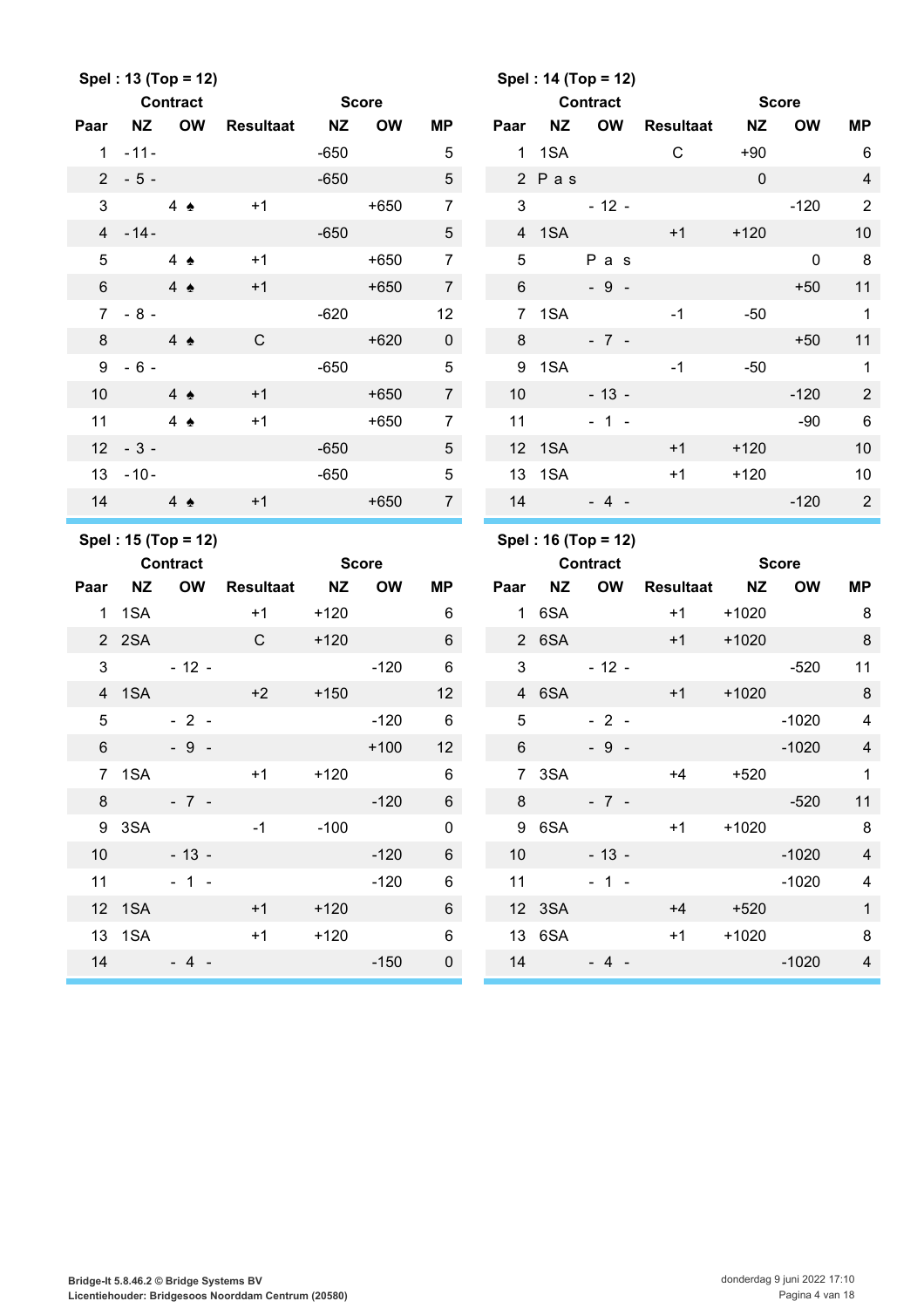|                |                  | Spel: 17 (Top = 12) |                  |              |           |                  |      |                |                      | Spel: 18 (Top = 12) |                  |           |              |                 |
|----------------|------------------|---------------------|------------------|--------------|-----------|------------------|------|----------------|----------------------|---------------------|------------------|-----------|--------------|-----------------|
|                |                  | <b>Contract</b>     |                  | <b>Score</b> |           |                  |      |                |                      | <b>Contract</b>     |                  |           | <b>Score</b> |                 |
| Paar           | <b>NZ</b>        | <b>OW</b>           | <b>Resultaat</b> | <b>NZ</b>    | <b>OW</b> | <b>MP</b>        | Paar |                | <b>NZ</b>            | OW                  | <b>Resultaat</b> | <b>NZ</b> | <b>OW</b>    | <b>MP</b>       |
| $\mathbf{1}$   |                  | $-12 -$             |                  |              | $-170$    | 12               |      | $\mathbf{1}$   |                      | $-12 -$             |                  |           | $-90$        | 11              |
|                | 22               |                     | $+3$             | $+200$       |           | $\overline{2}$   |      |                | 2 2 SA               |                     | $\mathsf{C}$     | $+120$    |              | $\overline{7}$  |
| 3              |                  | $-2-$               |                  |              | $-200$    | 10               |      | 3              |                      | $-2-$               |                  |           | $-120$       | $\sqrt{5}$      |
| $\overline{4}$ |                  | $-5 -$              |                  |              | $-420$    | $5\phantom{.0}$  |      | $\overline{4}$ |                      | $-5 -$              |                  |           | $-120$       | $\sqrt{5}$      |
|                | 54               |                     | $\mathsf{C}$     | $+420$       |           | $\overline{7}$   |      |                | 5 1SA                |                     | $+1$             | $+120$    |              | $\overline{7}$  |
|                | 64               |                     | $+1$             | $+450$       |           | 12               |      |                | $6 - 7 -$            |                     |                  | $+100$    |              | $\overline{4}$  |
| $\overline{7}$ |                  | $-6 -$              |                  |              | $-450$    | $\mathbf 0$      |      | $\overline{7}$ |                      | $2 \triangle$       | $-2$             |           | $-100$       | 8               |
| 8              |                  | $-13 -$             |                  |              | $-420$    | $5\phantom{.0}$  |      | 8              |                      | $-13 -$             |                  |           | $-150$       | $\sqrt{2}$      |
| 9              | $4 \triangle$    |                     | $\mathsf{C}$     | $+420$       |           | $\overline{7}$   |      |                | 9 3SA                |                     | $\mathsf{C}$     | $+600$    |              | 12              |
| 10             |                  | $-9 -$              |                  |              | $-420$    | $5\phantom{.0}$  |      | 10             |                      | $-9 -$              |                  |           | $-600$       | $\pmb{0}$       |
|                | 11 4 $\triangle$ |                     | $\mathsf{C}$     | $+420$       |           | $\overline{7}$   |      |                | 11 1SA               |                     | $\mathsf{C}$     | $+90$     |              | $\mathbf{1}$    |
|                | 12 3 ♦           |                     | $+1$             | $+170$       |           | $\mathbf 0$      |      |                | 12 $2$ $\bullet$     |                     | $\mathsf{C}$     | $+90$     |              | $\mathbf{1}$    |
|                | 13 4 4           |                     | $\mathsf{C}$     | $+420$       |           | $\overline{7}$   |      | 13             | 1SA                  |                     | $+2$             | $+150$    |              | 10              |
| 14             |                  | $-11 -$             |                  |              | $-420$    | 5 <sup>5</sup>   |      |                | 14                   | $-11 -$             |                  |           | $-90$        | 11              |
|                |                  |                     |                  |              |           |                  |      |                |                      |                     |                  |           |              |                 |
|                |                  | Spel: 19 (Top = 12) |                  |              |           |                  |      |                |                      | Spel: 20 (Top = 12) |                  |           |              |                 |
|                |                  | <b>Contract</b>     |                  | <b>Score</b> |           |                  |      |                |                      | <b>Contract</b>     |                  |           | <b>Score</b> |                 |
| Paar           | <b>NZ</b>        | <b>OW</b>           | <b>Resultaat</b> | <b>NZ</b>    | <b>OW</b> | <b>MP</b>        | Paar |                | <b>NZ</b>            | OW                  | <b>Resultaat</b> | <b>NZ</b> | <b>OW</b>    | <b>MP</b>       |
| $\mathbf{1}$   |                  | $-12 -$             |                  |              | $-420$    | 10               |      | $\mathbf{1}$   |                      | $-12 -$             |                  |           | $-150$       | 12              |
|                | 24               |                     | $\mathsf{C}$     | $+420$       |           | $\overline{2}$   |      |                | 24                   |                     | $+1$             | $+650$    |              | 11              |
| 3              |                  | $-2-$               |                  |              | $-420$    | 10               |      | 3              |                      | $-2 -$              |                  |           | $-650$       | $\mathbf{1}$    |
| 4              |                  | $-5 -$              |                  |              | $-450$    | 3                |      | $\overline{4}$ |                      | $-5 -$              |                  |           | $-200$       | $\,6\,$         |
|                | 54 <sub>2</sub>  |                     | $+1$             | $+450$       |           | $\boldsymbol{9}$ |      | 5              | $2 \triangle$        |                     | $+3$             | $+200$    |              | $\,6$           |
|                | 64               |                     | $+1$             | $+450$       |           | $\boldsymbol{9}$ |      | $6\phantom{.}$ | $2 \triangle$        |                     | $+3$             | $+200$    |              | $\,6$           |
| $\overline{7}$ |                  | $-6 -$              |                  |              | $-450$    | $\mathbf{3}$     |      | $\overline{7}$ |                      | $-6 -$              |                  |           | $-200$       | 6               |
| $8 -$          |                  | $-13 -$             |                  |              | $-450$    | $\mathbf{3}$     |      | 8              |                      | $-13 -$             |                  |           | $-650$       | $\mathbf{1}$    |
|                | $94 \triangle$   |                     | $+1$             | $+450$       |           | $9\,$            |      |                | $9 \t3$              |                     | $+1$             | $+170$    |              | $\overline{2}$  |
| 10             |                  | $-9 -$              |                  |              | $-450$    | $\mathbf{3}$     |      | 10             |                      | $-9-$               |                  |           | $-170$       | $10$            |
|                | 11 4 $\triangle$ |                     | $\mathbf C$      | +420         |           | $\overline{2}$   |      |                | 11 $2 \triangleleft$ |                     | $+3$             | $+200$    |              | $6\phantom{1}6$ |
|                | 12 4 $\triangle$ |                     | $\mathbf C$      | $+420$       |           | $\overline{2}$   |      |                | 12 $3 \div$          |                     | $+2$             | $+150$    |              | $\pmb{0}$       |
|                | 13 4 4           |                     | $+1$             | $+450$       |           | $\boldsymbol{9}$ |      |                | 13 4 $\triangle$     |                     | $+1$             | $+650$    |              | 11              |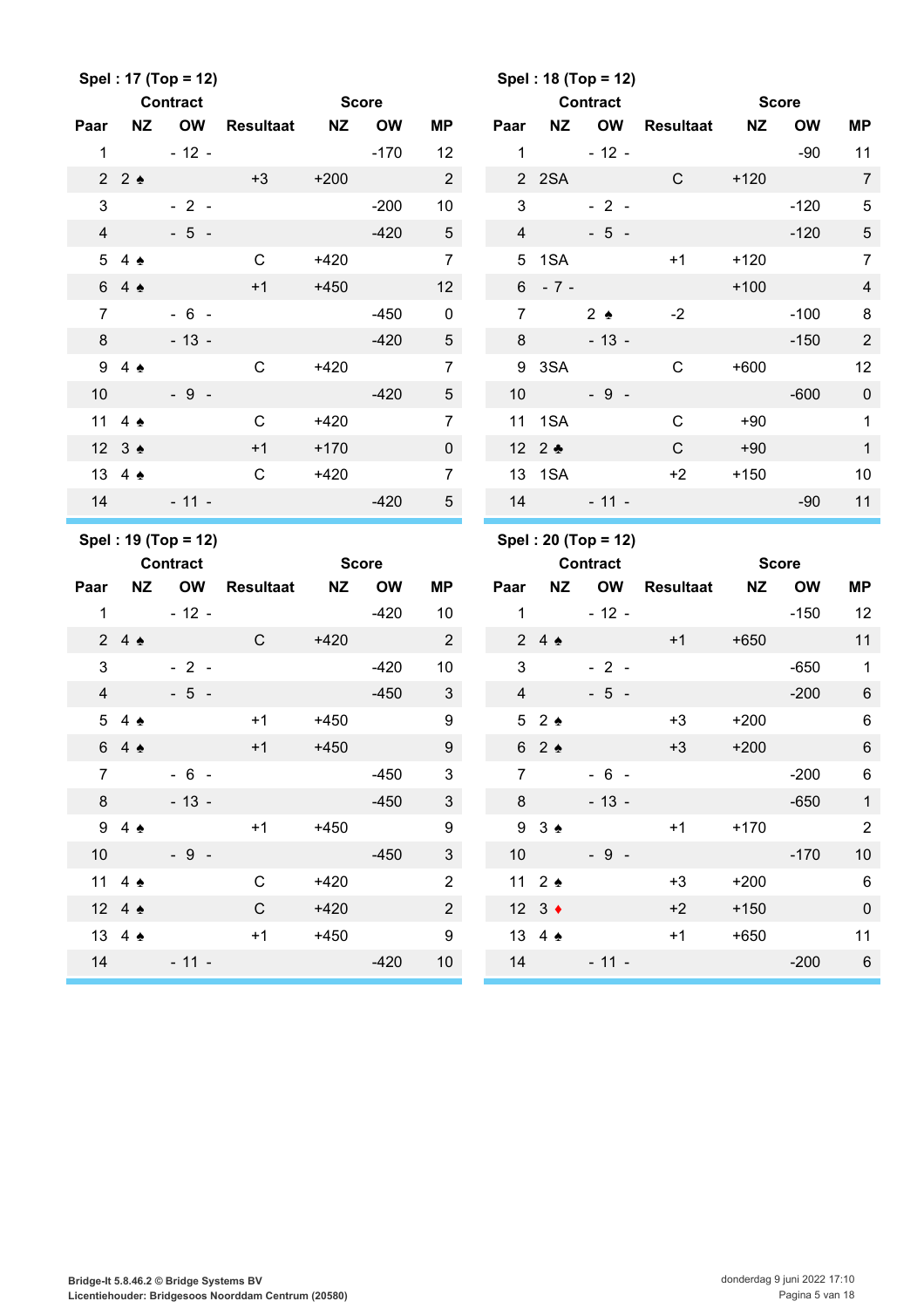|                 |                      | Spel: 21 (Top = 12) |                     |                |             |                  |                |                  | Spel: 22 (Top = 12)  |              |           |              |                 |
|-----------------|----------------------|---------------------|---------------------|----------------|-------------|------------------|----------------|------------------|----------------------|--------------|-----------|--------------|-----------------|
|                 |                      | Contract            |                     | <b>Score</b>   |             |                  |                |                  | <b>Contract</b>      |              |           | <b>Score</b> |                 |
| Paar            | <b>NZ</b>            | <b>OW</b>           | Resultaat           | <b>NZ</b>      | <b>OW</b>   | MP               | Paar           | NZ               | OW                   | Resultaat NZ |           | <b>OW</b>    | <b>MP</b>       |
|                 | 1 4 $\triangle$      |                     | $\mathsf{C}$        | $+620$         |             | 9                |                | $1 - 5 -$        |                      |              | $-650$    |              | 6               |
| $\overline{2}$  |                      | $-7 -$              |                     |                | $+100$      | 12 <sup>2</sup>  | $\overline{2}$ |                  | $4 \triangle$        | $+1$         |           | $+650$       | $\,6$           |
| $\mathbf{3}$    |                      | $-13 -$             |                     |                | $-620$      | $\mathbf{3}$     | 3              |                  | $4 \triangle$        | $+1$         |           | $+650$       | $\,6\,$         |
|                 | 43 <sub>2</sub>      |                     | $+1$                | $+170$         |             | $\overline{4}$   |                | $4 - 9 -$        |                      |              | $-650$    |              | $\,6$           |
| $5\phantom{.0}$ |                      | $-1 -$              |                     |                | $-620$      | $\mathbf{3}$     | 5              |                  | $4 \triangle$        | $+1$         |           | $+650$       | $6\phantom{1}$  |
|                 | 6 4 ↑                |                     | $+1$                | $+650$         |             | 12 <sup>2</sup>  |                | $6 - 14 -$       |                      |              | $-650$    |              | $\,6\,$         |
|                 | 74                   |                     | $-1$                | $-100$         |             | $\mathbf 0$      |                | $7 - 2 -$        |                      |              | $-650$    |              | $\,6$           |
| 8               |                      | $-10 -$             |                     |                | $-140$      | 10 <sup>1</sup>  | 8              |                  | $5 \triangle$        | $+1$         |           | $+680$       | 12              |
| 9               |                      | $-4 -$              |                     |                | $-170$      | 8                | 9              |                  | 4 $\triangle$        | $+1$         |           | $+650$       | 6               |
|                 | 10 $3 \triangleleft$ |                     | $\mathsf{C}$        | $+140$         |             | $2^{\circ}$      |                | $10 - 8 -$       |                      |              | $-680$    |              | $\pmb{0}$       |
|                 | $11 - 12 -$          |                     |                     | $+500$         |             | $6\phantom{1}$   |                | $11 - 12 -$      |                      |              | $+100$    |              | 12              |
| 12              |                      | $4 \bullet x$       | $-3$                |                | $-500$      | $6\overline{6}$  | 12             | $4 \triangle$    |                      | $-1$         |           | $-100$       | $\pmb{0}$       |
|                 | 13 4 $\triangle$     |                     | $\mathsf{C}$        | $+620$         |             | $\boldsymbol{9}$ |                | $13 - 3 -$       |                      |              | $-650$    |              | $6\phantom{1}6$ |
|                 |                      | $14 - 6 -$          |                     |                | $-650$      | $\mathbf 0$      |                |                  | $14 \quad 4 \bullet$ | $+1$         |           | $+650$       | 6               |
|                 |                      |                     |                     |                |             |                  |                |                  |                      |              |           |              |                 |
|                 |                      | Spel: 23 (Top = 12) |                     |                |             |                  |                |                  | Spel: 24 (Top = 12)  |              |           |              |                 |
|                 | <b>Contract</b>      |                     | <b>Score</b> Score  |                |             |                  |                |                  | <b>Contract</b>      |              |           | <b>Score</b> |                 |
| Paar            | <b>NZ</b>            | <b>OW</b>           | <b>Resultaat NZ</b> |                | <b>OW</b>   | <b>MP</b>        | Paar           | <b>NZ</b>        | OW                   | Resultaat    | <b>NZ</b> | <b>OW</b>    | MP              |
|                 |                      |                     | $-1$ $-1$           | -100           |             | $\mathbf{1}$     |                | 1 1 SA           |                      | $\mathsf{C}$ | $+90$     |              | $\sqrt{5}$      |
| $\overline{2}$  |                      | $-7 -$              |                     |                | $-90$       | $\mathbf{3}$     | $\overline{2}$ |                  | $-7 -$               |              |           | $-90$        | $\overline{7}$  |
| 3               |                      | $-13-$              |                     |                | $-90$       | $\mathbf{3}$     | 3              |                  | $-13 -$              |              |           | $-90$        | $\overline{7}$  |
|                 | 4 Pas                |                     |                     | $\mathbf 0$    |             | $\overline{5}$   |                | 4 1SA            |                      | $\mathsf{C}$ | $+90$     |              | $\sqrt{5}$      |
| 5               |                      | $-1 -$              |                     |                | $+100$      | 11               | 5              |                  | $-1 -$               |              |           | $-90$        | $\overline{7}$  |
|                 | 6 2SA                |                     | $-1$                | $-100$         |             | 1                |                | 6 1SA            |                      | $+1$         | $+120$    |              | 12              |
|                 | 7 1SA                |                     | $\mathsf{C}$        | $+90$          |             | 9                |                |                  | 7 1 SA               | C            | $+90$     |              | $5\overline{)}$ |
|                 |                      | $8$ Pas             |                     |                | $\pmb{0}$   | 7 <sup>7</sup>   |                | $8 \overline{3}$ | $-10 -$              |              |           | $+50$        | 12              |
|                 |                      | 9 Pas               |                     |                | $\mathbf 0$ | $\overline{7}$   |                | 9                | $-4 -$               |              |           | $-90$        | $\overline{7}$  |
|                 | $10$ Pas             |                     |                     | $\overline{0}$ |             | $5\phantom{.0}$  |                | 10 2SA           |                      | $-1$         | $-50$     |              | $\pmb{0}$       |
|                 | $11 - 12 -$          |                     |                     | $+400$         |             | 12 <sup>°</sup>  |                | $11 - 12 -$      |                      |              | $+100$    |              | 10              |
|                 |                      | 12 2 SA -4          |                     |                | $-400$      | $\overline{0}$   |                |                  | 12 1 SA              | $-2$         |           | $-100$       | $\overline{2}$  |
|                 |                      | 13 1SA              | $\mathsf C$         |                | $+90$       | $\overline{9}$   |                |                  |                      | $\mathsf C$  |           | $+90$        | $\sqrt{5}$      |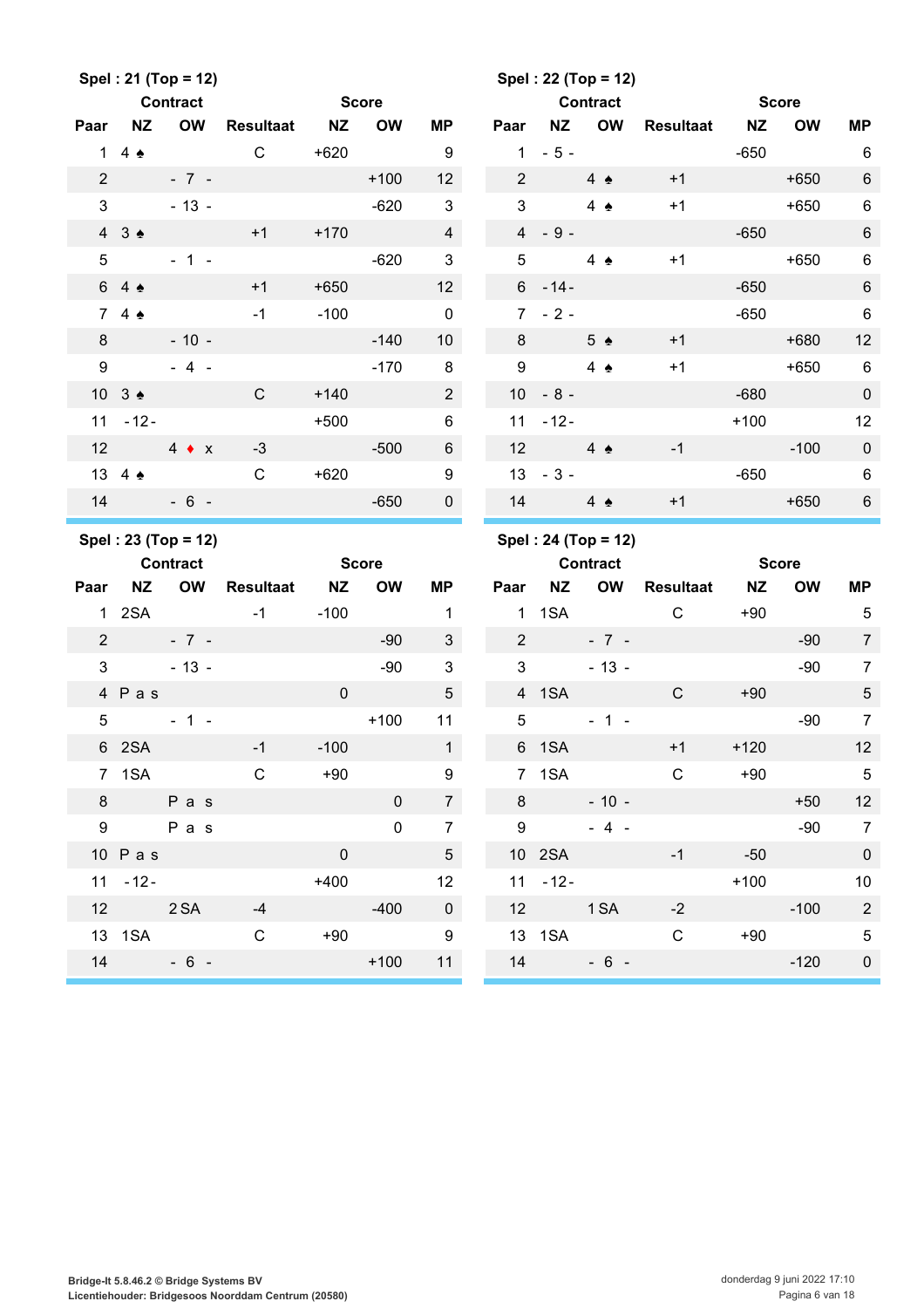|                 |                |                    |                  |              |           | Lijn B          |                 |                                |                    |                    |        |              |                 |
|-----------------|----------------|--------------------|------------------|--------------|-----------|-----------------|-----------------|--------------------------------|--------------------|--------------------|--------|--------------|-----------------|
|                 |                | Spel: 1 (Top = 12) |                  |              |           |                 |                 |                                | Spel: 2 (Top = 12) |                    |        |              |                 |
|                 |                | <b>Contract</b>    |                  | <b>Score</b> |           |                 |                 |                                | <b>Contract</b>    | <b>Score</b> Score |        |              |                 |
| Paar            | NZ             | <b>OW</b>          | Resultaat NZ     |              | <b>OW</b> | MP              |                 |                                | Paar NZ OW         | Resultaat NZ       |        | <b>OW</b>    | <b>MP</b>       |
|                 | 1 1 SA         |                    | $-3$             | $-150$       |           | $\overline{7}$  |                 | $1 - 2 -$                      |                    |                    | $-490$ |              | $\overline{1}$  |
|                 |                | $2 + 1 -$          |                  |              | $+150$    | $5\overline{)}$ |                 | $2 \left( \frac{1}{2} \right)$ | 3SA                | $+3$               |        | $+490$       | 11              |
|                 | $3 - 10 -$     |                    |                  | $-150$       |           | $\overline{7}$  | 3 <sup>1</sup>  | $-10-$                         |                    |                    | $-460$ |              | $\overline{7}$  |
|                 | $4 - 7 -$      |                    |                  | $-460$       |           | $\mathsf{O}$    |                 | $4 - 7 -$                      |                    |                    | $-240$ |              | 12              |
|                 | 5 2SA          |                    | $-4$             | $-200$       |           | $\overline{4}$  | 5 <sup>5</sup>  | $-8-$                          |                    |                    | $-480$ |              | $\overline{4}$  |
|                 | $6 - 11 -$     |                    |                  | $-140$       |           | 11              |                 | $6 - 11 -$                     |                    |                    | $-400$ |              | 10              |
| $\overline{7}$  |                | 3 SA               | $+2$             |              | $+460$    | 12              | $7^{\circ}$     |                                | 2 SA               | $+4$               |        | $+240$       | $\mathbf 0$     |
| 8               |                | $-5-$              |                  |              | $+200$    | 8               | 8               |                                | $4 \bullet$        | $+2$               |        | $+480$       | $\,8\,$         |
|                 | $9 - 12 -$     |                    |                  | $-140$       |           | 11              |                 | $9 - 12 -$                     |                    |                    | $-490$ |              | $\mathbf{1}$    |
| 10 <sup>°</sup> |                | 2 SA               | $+1$             |              | $+150$    | $5\overline{)}$ | 10 <sup>1</sup> |                                | 3 SA               | $+2$               |        | $+460$       | $\sqrt{5}$      |
| 11              |                | $3 \bullet$        | $\mathsf{C}$     |              | $+140$    | $\mathbf{1}$    | 11              |                                | 5 <sub>2</sub>     | $\mathsf{C}$       |        | $+400$       | $\overline{2}$  |
| 12 <sup>2</sup> |                | $3 \bullet$        | $\mathsf{C}$     |              | $+140$    | 1               | 12              |                                | 3 SA               | $+3$               |        | $+490$       | 11              |
|                 | $13 - 14 -$    |                    |                  | $-420$       |           | $\overline{2}$  |                 | $13 - 14 -$                    |                    |                    | $-460$ |              | $\overline{7}$  |
| 14              | $\overline{4}$ |                    | $\mathsf{C}$     |              | $+420$    | 10 <sup>1</sup> | 14              |                                | 3 SA               | $+2$               |        | $+460$       | $\sqrt{5}$      |
|                 |                |                    |                  |              |           |                 |                 |                                |                    |                    |        |              |                 |
|                 |                | Spel: 3 (Top = 12) |                  |              |           |                 |                 |                                | Spel: 4 (Top = 12) |                    |        |              |                 |
|                 |                | <b>Contract</b>    |                  | <b>Score</b> |           |                 |                 |                                | <b>Contract</b>    |                    |        | <b>Score</b> |                 |
| Paar            | <b>NZ</b>      | <b>OW</b>          | <b>Resultaat</b> | <b>NZ</b>    | <b>OW</b> | <b>MP</b>       | Paar            |                                | NZ OW              | Resultaat NZ       |        | <b>OW</b>    | MP              |
|                 | 1 3SA          |                    | $+1$             | $+430$       |           | 11              |                 | $1 - 2 -$                      |                    |                    | $-150$ |              | 8               |
| $2^{\circ}$     |                | $-1 -$             |                  |              | $-430$    | $\mathbf{1}$    | 2 <sup>1</sup>  |                                | $2 \bullet$        | $+3$               |        | $+150$       | $\overline{4}$  |
|                 | 3 2SA          |                    | $+2$             | $+180$       |           | 8               |                 | $3 - 10 -$                     |                    |                    | $-600$ |              | $\overline{4}$  |
|                 | 4 2SA          |                    | $\mathsf{C}$     | $+120$       |           | $\mathsf{O}$    |                 | $4 - 7 -$                      |                    |                    | $-120$ |              | 10              |
|                 | 5 3SA          |                    | $+1$             | $+430$       |           | 11              |                 | $5 - 8 -$                      |                    |                    | $+100$ |              | 12              |
|                 | 6 3 ♣          |                    | $+3$             | $+170$       |           | $5\phantom{.0}$ |                 | $6 \t1$                        |                    | $-2$               | $-200$ |              | 6               |
| $\overline{7}$  |                | $-4 -$             |                  |              | $-120$    | 12              | $\overline{7}$  |                                | 1 SA               | $+1$               |        | $+120$       | $\overline{2}$  |
| 8               |                | $-5 -$             |                  |              | $-430$    | 1               | 8               |                                | $5 \bullet$        | $-1$               |        | $-100$       | $\pmb{0}$       |
|                 | 94             |                    | $+2$             | $+170$       |           | $\sqrt{5}$      |                 | $9 - 12 -$                     |                    |                    | $-630$ |              | $\mathbf{1}$    |
| 10 <sup>°</sup> |                | $-3 -$             |                  |              | $-180$    | $\overline{4}$  | 10 <sup>1</sup> |                                | 3SA                | $\mathbf C$        |        | $+600$       | $\bf 8$         |
| 11              |                | $-6 -$             |                  |              | $-170$    | $\overline{7}$  | 11              |                                | $-6 -$             |                    |        | $+200$       | $6\phantom{1}6$ |
| 12              |                | $-9 -$             |                  |              | $-170$    | $\overline{7}$  | 12 <sup>°</sup> |                                | 3 SA               | $+1$               |        | $+630$       | 11              |
|                 | 13 3 ♣         |                    | $+2$             | $+150$       |           | $\overline{2}$  |                 | $13 - 14 -$                    |                    |                    | $-630$ |              | $\overline{1}$  |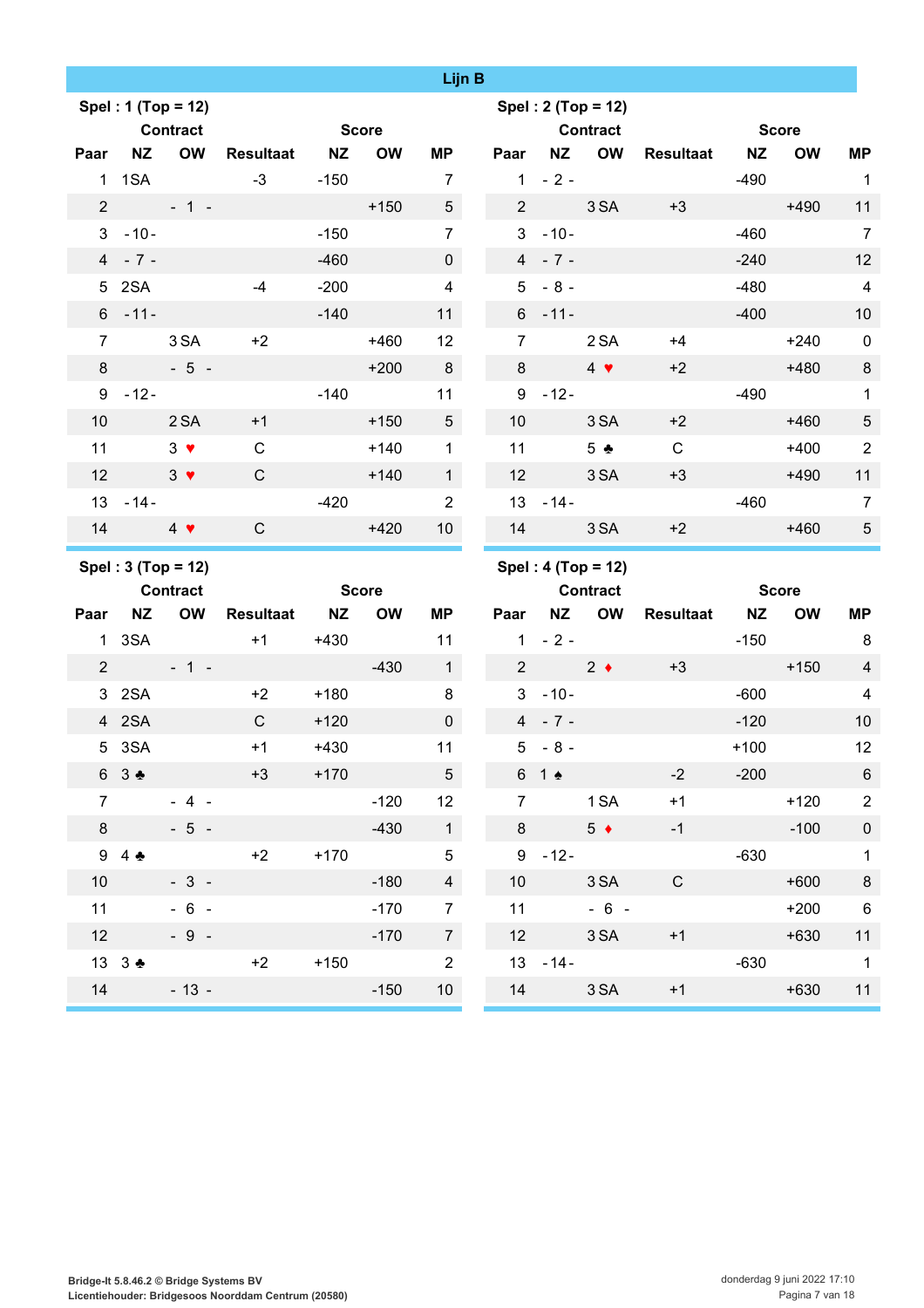|                 |                      | Spel: 5 (Top = 12) |                 |              |           |                          |                 |                                | Spel: $6 (Top = 12)$     |              |              |              |                |
|-----------------|----------------------|--------------------|-----------------|--------------|-----------|--------------------------|-----------------|--------------------------------|--------------------------|--------------|--------------|--------------|----------------|
|                 |                      | <b>Contract</b>    |                 | <b>Score</b> |           |                          |                 |                                | <b>Contract</b>          |              | <b>Score</b> |              |                |
| Paar            |                      | NZ OW              | Resultaat NZ    |              | <b>OW</b> | ΜP                       | Paar            | <b>NZ</b>                      | OW                       | Resultaat NZ |              | <b>OW</b>    | <b>MP</b>      |
|                 | $1 - 14 -$           |                    |                 | $+150$       |           | 12                       |                 |                                | $1 \t1SA$                | $+2$         | $+150$       |              | $\overline{4}$ |
| $\overline{2}$  | $3 \bullet$          |                    | $-1$            |              | $-50$     | $5\overline{)}$          |                 | $2 \left( \frac{1}{2} \right)$ |                          | $-11 -$      |              | $-170$       | $\sqrt{5}$     |
|                 | $3 - 4 -$            |                    |                 |              | $-400$    | $\overline{2}$           |                 |                                | $3\quad 2 \quad \bullet$ | $+1$         |              | $+140$       | $\mathbf{1}$   |
| $\overline{4}$  |                      | 3 SA               | $\mathsf{C}$    |              | $+400$    | 10 <sup>°</sup>          | $\overline{4}$  |                                | $-3-$                    |              |              | $-140$       | 11             |
| $5\phantom{.0}$ |                      | 3 SA               | $+1$            |              | $+430$    | 12                       | $5\overline{)}$ |                                | $-12 -$                  |              |              | $-170$       | $\sqrt{5}$     |
|                 | $6 - 10 -$           |                    |                 | $+50$        |           | $\overline{7}$           |                 | 6 1SA                          |                          | $+3$         | $+180$       |              | 11             |
| $\overline{7}$  |                      | 2 SA               | $+1$            |              | $+150$    | 8                        | $\overline{7}$  |                                | $-13 -$                  |              |              | $-140$       | 11             |
|                 | $8 - 9 -$            |                    |                 | $+100$       |           | 10 <sup>°</sup>          |                 | 8 1SA                          |                          | $+3$         | $+180$       |              | 11             |
| 9               |                      | 3 SA               | $-2$            |              | $-100$    | $\overline{2}$           | 9               |                                | $-8 -$                   |              |              | $-180$       | $\overline{1}$ |
| 10 <sup>°</sup> | $3 \bullet$          |                    | $-1$            | $-50$        |           | 5 <sup>5</sup>           | 10              |                                | $-6 -$                   |              |              | $-180$       | $\overline{1}$ |
|                 | $11 - 2 -$           |                    |                 | $+50$        |           | $\overline{7}$           |                 | 11 $3 \triangleleft$           |                          | $+1$         | $+170$       |              | $\overline{7}$ |
|                 | $12 - 5 -$           |                    |                 | $-430$       |           | $\mathbf 0$              |                 | $12 \quad 3 \div$              |                          | $+1$         | $+170$       |              | $\overline{7}$ |
|                 | $13 - 7 -$           |                    |                 | $-150$       |           | $\overline{4}$           |                 | 13 $2 \triangleleft$           |                          | $+1$         | $+140$       |              | $\mathbf{1}$   |
|                 | $14 \quad 4 \bullet$ |                    | $-3$            |              | $-150$    | $\mathbf{0}$             |                 |                                | $14 - 1 -$               |              |              | $-150$       | $\,8\,$        |
|                 |                      |                    |                 |              |           |                          |                 |                                |                          |              |              |              |                |
|                 |                      | Spel: 7 (Top = 12) |                 |              |           |                          |                 |                                | Spel: $8 (Top = 12)$     |              |              |              |                |
|                 | <b>Contract</b>      |                    |                 | <b>Score</b> |           |                          |                 |                                | <b>Contract</b>          |              |              | <b>Score</b> |                |
| Paar            |                      | NZ OW              | Resultaat NZ OW |              |           | ΜP                       | Paar            |                                | NZ OW                    | Resultaat    | <b>NZ</b>    | <b>OW</b>    | MP             |
|                 | $1 - 14 -$           |                    |                 | $-110$       |           | 10                       |                 |                                | $1 \quad 3 \quad \vee$   | $-1$         | $-50$        |              | 10             |
|                 | $2 \t3$              |                    | $\mathsf{C}$    |              | $+140$    | 9                        |                 | 2 2 $\bullet$                  |                          | $+1$         |              | $+110$       | 12             |
| $\mathbf{3}$    | $-4-$                |                    |                 |              | $-140$    | $\mathbf{3}$             |                 | $3 - 4 -$                      |                          |              | $-90$        |              | 8              |
| $\overline{4}$  | $1 \triangle$        |                    | $+2$            |              | $+140$    | 9                        | $\overline{4}$  |                                | $2 \leftarrow$           | $\mathsf{C}$ |              | $+90$        | $\overline{4}$ |
| $5\phantom{.0}$ |                      | 1 $\triangle$      | $+1$            |              | $+110$    | 2                        | 5               |                                | $-12 -$                  |              |              | $+100$       | 8              |
|                 | $6 - 10 -$           |                    |                 | $-140$       |           | $\mathbf{3}$             |                 | 62                             |                          | $-2$         | $-100$       |              | $\overline{4}$ |
| $\overline{7}$  |                      | 1 ♠                | $+2$            |              | $+140$    | 9                        | 7 <sup>7</sup>  |                                | $-13 -$                  |              |              | $-110$       | $\overline{0}$ |
| 8               | $-9-$                |                    |                 | $-110$       |           | 10 <sup>1</sup>          |                 | $8 \t3$ $\bullet$              |                          | $-2$         | $-100$       |              | $\overline{4}$ |
| 9               | $1 \bullet$          |                    | $+1$            |              | $+110$    | $\overline{\phantom{a}}$ | 9               |                                | $-8 -$                   |              |              | $+100$       | $\bf 8$        |
| 10              | $\frac{1}{2}$        |                    | $+2$            |              | $+140$    | 9                        |                 | 10                             | $-6 -$                   |              |              | $+100$       | $\,$ 8 $\,$    |
|                 | $11 - 2 -$           |                    |                 | $-140$       |           | $\mathbf{3}$             |                 | $11 - 2 -$                     |                          |              | $-110$       |              | $\pmb{0}$      |
|                 | $12 - 5 -$           |                    |                 | $-110$       |           | 10 <sup>1</sup>          |                 | 12 1SA                         |                          | $-2$         | $-100$       |              | $\overline{4}$ |
|                 | $13 - 7 -$           |                    |                 | $-140$       |           | $\mathbf{3}$             |                 | 13 $2$ $\blacktriangledown$    |                          | $\mathsf C$  | $+110$       |              | 12             |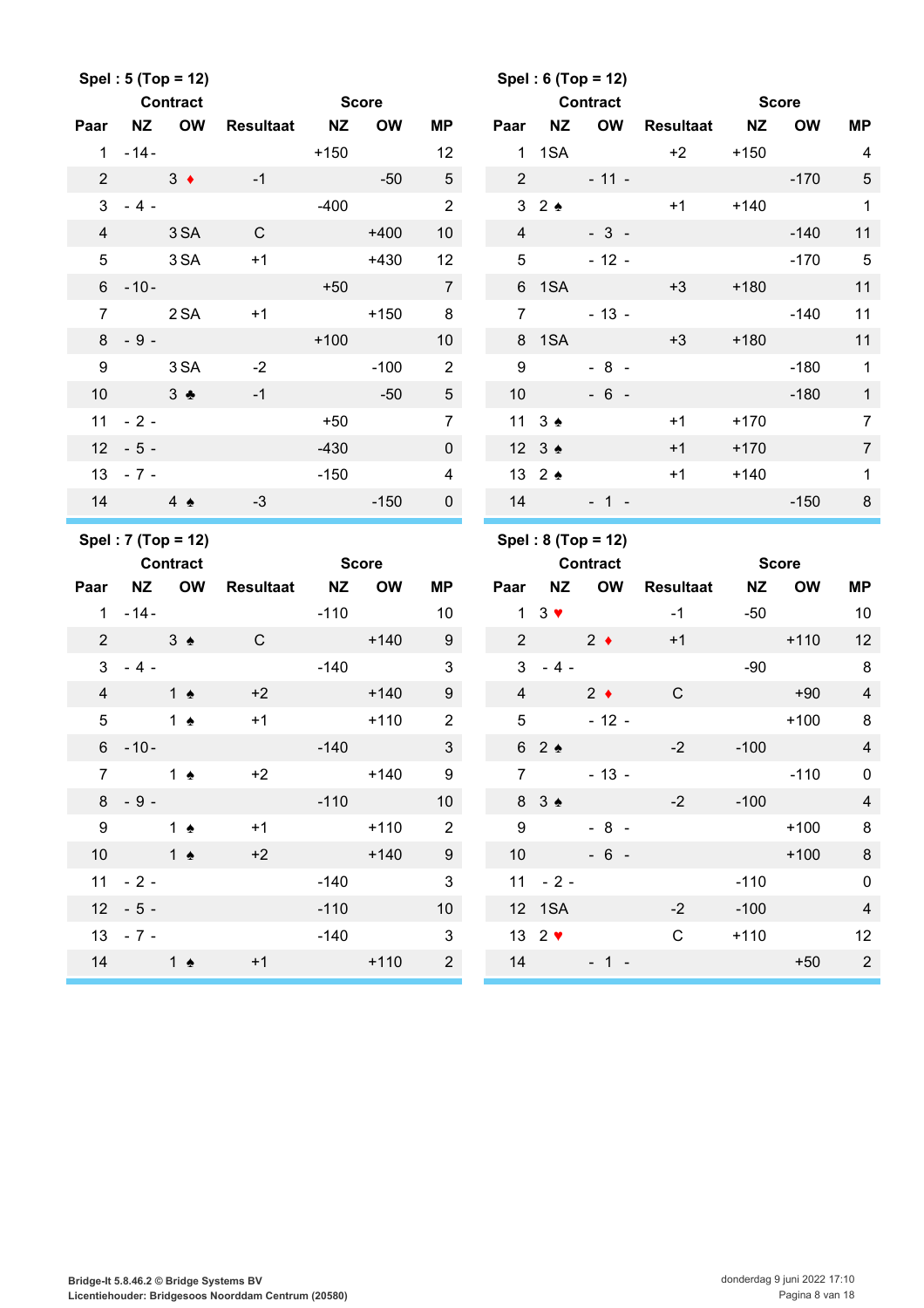|                 |                            | Spel: 9 (Top = 12)                     |                  |              |           |                 |                 |                           | Spel: 10 (Top = 12)                    |                     |              |              |                         |
|-----------------|----------------------------|----------------------------------------|------------------|--------------|-----------|-----------------|-----------------|---------------------------|----------------------------------------|---------------------|--------------|--------------|-------------------------|
|                 |                            | <b>Contract</b>                        |                  | <b>Score</b> |           |                 |                 |                           | <b>Contract</b>                        |                     | <b>Score</b> |              |                         |
| Paar            | <b>NZ</b>                  | <b>OW</b>                              | <b>Resultaat</b> | <b>NZ</b>    | <b>OW</b> | MP              | Paar            | <b>NZ</b>                 | OW                                     | Resultaat NZ        |              | OW           | <b>MP</b>               |
|                 | $1 - 4 -$                  |                                        |                  | $-600$       |           | $\overline{0}$  | $\mathbf{1}$    | $-4-$                     |                                        |                     | $+200$       |              | 11,8                    |
|                 | $2 \cdot 2 \cdot$          |                                        | $-1$             | $-50$        |           | 12 <sup>2</sup> |                 | $2 - 9 -$                 |                                        |                     | $-180$       |              | 7,2                     |
|                 | $3 - 8 -$                  |                                        |                  | $-150$       |           | $\overline{4}$  | 3               | $-8-$                     |                                        |                     | $+100$       |              | 9,5                     |
| $\overline{4}$  |                            | 3 SA                                   | $\mathsf{C}$     |              | $+600$    | 12 <sup>2</sup> | $\overline{4}$  |                           | 3 SA                                   | $-2$                |              | $-200$       | 0,2                     |
| 5               | $-6 -$                     |                                        |                  | $-140$       |           | 8               | 5               | $-6 -$                    |                                        |                     | -600         |              | 2,5                     |
| $6\overline{6}$ | $2 \bullet$                |                                        | $+1$             |              | $+140$    | $\overline{4}$  |                 | $6 \qquad \qquad$         | 3 SA                                   | $\mathsf{C}$        |              | $+600$       | 9,5                     |
|                 | $7 - 14 -$                 |                                        |                  | $-150$       |           | 4               | $7^{\circ}$     | $-14-$                    |                                        |                     | $-600$       |              | 2,5                     |
| 8               |                            | 2 SA                                   | $+1$             |              | $+150$    | 8               | 8               |                           | 3 SA                                   | $-1$                |              | $-100$       | 2,5                     |
| 9               |                            | $-2$ -                                 |                  |              | $+50$     | $\mathbf 0$     | 9               |                           | 2 SA                                   | $+2$                |              | $+180$       | 4,8                     |
| 10 <sup>°</sup> |                            | 2 SA                                   | $+1$             |              | $+150$    | 8               | 10 <sup>°</sup> |                           | 3 SA                                   | $\mathsf{C}$        |              | $+600$       | 9,5                     |
|                 | $11 - 10 -$                |                                        |                  | $-150$       |           | $\overline{4}$  |                 | $11 - 10 -$               |                                        |                     | $-600$       |              | 2,5                     |
| 12              |                            | 2 SA                                   | $\mathsf{C}$     |              | $+120$    | $2^{\circ}$     | 12              |                           | N G                                    |                     |              | $+2$         | $\overline{0}$          |
|                 | $13 - 12 -$                |                                        |                  | $-120$       |           | 10              |                 | 13 N G                    |                                        |                     | $+2$         |              | $\mathbf 0$             |
| 14              |                            | 2 SA                                   | $+1$             |              | $+150$    | 8               | 14              |                           | 3 SA                                   | $\mathsf{C}$        |              | $+600$       | 9,5                     |
|                 |                            |                                        |                  |              |           |                 |                 |                           |                                        |                     |              |              |                         |
|                 |                            |                                        |                  |              |           |                 |                 |                           |                                        |                     |              |              |                         |
|                 |                            | Spel: 11 (Top = 12)<br><b>Contract</b> |                  | <b>Score</b> |           |                 |                 |                           | Spel: 12 (Top = 12)<br><b>Contract</b> |                     |              | <b>Score</b> |                         |
| Paar            | <b>NZ</b>                  | OW                                     | <b>Resultaat</b> | NZ           | <b>OW</b> | ΜP              | Paar            | <b>NZ</b>                 | OW                                     | <b>Resultaat NZ</b> |              | <b>OW</b>    | MP                      |
|                 | 12                         |                                        | $+2$             | $+130$       |           | 11              |                 | 1 4 $\blacktriangledown$  |                                        | $+1$                | $+650$       |              | 8                       |
|                 | $2 \cdot 2 \cdot$          |                                        | $+1$             | $+110$       |           | 8               |                 | $24$ $\blacktriangledown$ |                                        | $+2$                | $+680$       |              | 12                      |
|                 | 3 2SA                      |                                        | $-1$             | $-50$        |           | 3               |                 | $3\quad 4$                |                                        | $+1$                | $+650$       |              | 8                       |
| $\overline{4}$  |                            | $-1 - 1 -$                             |                  |              | $-130$    | 1               | $\overline{4}$  |                           | $-1 -$                                 |                     |              | $-650$       | $\overline{4}$          |
| 5 <sup>5</sup>  | $-6-$                      |                                        |                  | $+50$        |           | 6               | 5               | $4 \bullet$               |                                        | $\mathbf C$         | $+620$       |              | $\mathbf{3}$            |
| $6\phantom{.}$  |                            | $3 \triangleleft$                      | $-1$             |              | $-50$     | $6\overline{6}$ | $6\overline{6}$ |                           | $-5 -$                                 |                     |              | $-620$       | $\boldsymbol{9}$        |
|                 | $72$ $\blacktriangleright$ |                                        | $-2$             | $-100$       |           | $\mathbf 0$     |                 | 7 2SA                     |                                        | $+2$                | $+180$       |              | $\mathbf 0$             |
| 8               |                            | $-3-$                                  |                  |              | $+50$     | $9\phantom{.0}$ |                 | $8 - 8$                   | $-3 -$                                 |                     |              | $-650$       | $\overline{4}$          |
| 9               |                            | $-2-$                                  |                  |              | $-110$    | $\overline{4}$  |                 | 9                         | $-2 -$                                 |                     |              | $-680$       | $\mathbf 0$             |
|                 |                            | $10 - 11 -$                            |                  |              | $-130$    | $\overline{1}$  |                 | 10                        | $-11 -$                                |                     |              | $-620$       | $\boldsymbol{9}$        |
|                 | 11 $2 \div$                |                                        | $+2$             | $+130$       |           | 11              |                 | 11 4 $\blacktriangledown$ |                                        | $\mathsf{C}$        | $+620$       |              | $\mathbf{3}$            |
|                 |                            |                                        | $12 - 13 -$      |              | $+50$     | 9               |                 | 12                        | $-13 -$                                |                     |              | $-650$       | $\overline{\mathbf{4}}$ |
|                 | 13 $2 \blacktriangledown$  |                                        | $-1$             | $-50$        |           | $\mathbf{3}$    |                 |                           | $13 \quad 4 \cdot \bullet$             | $+1$                |              | $+650$       | 8                       |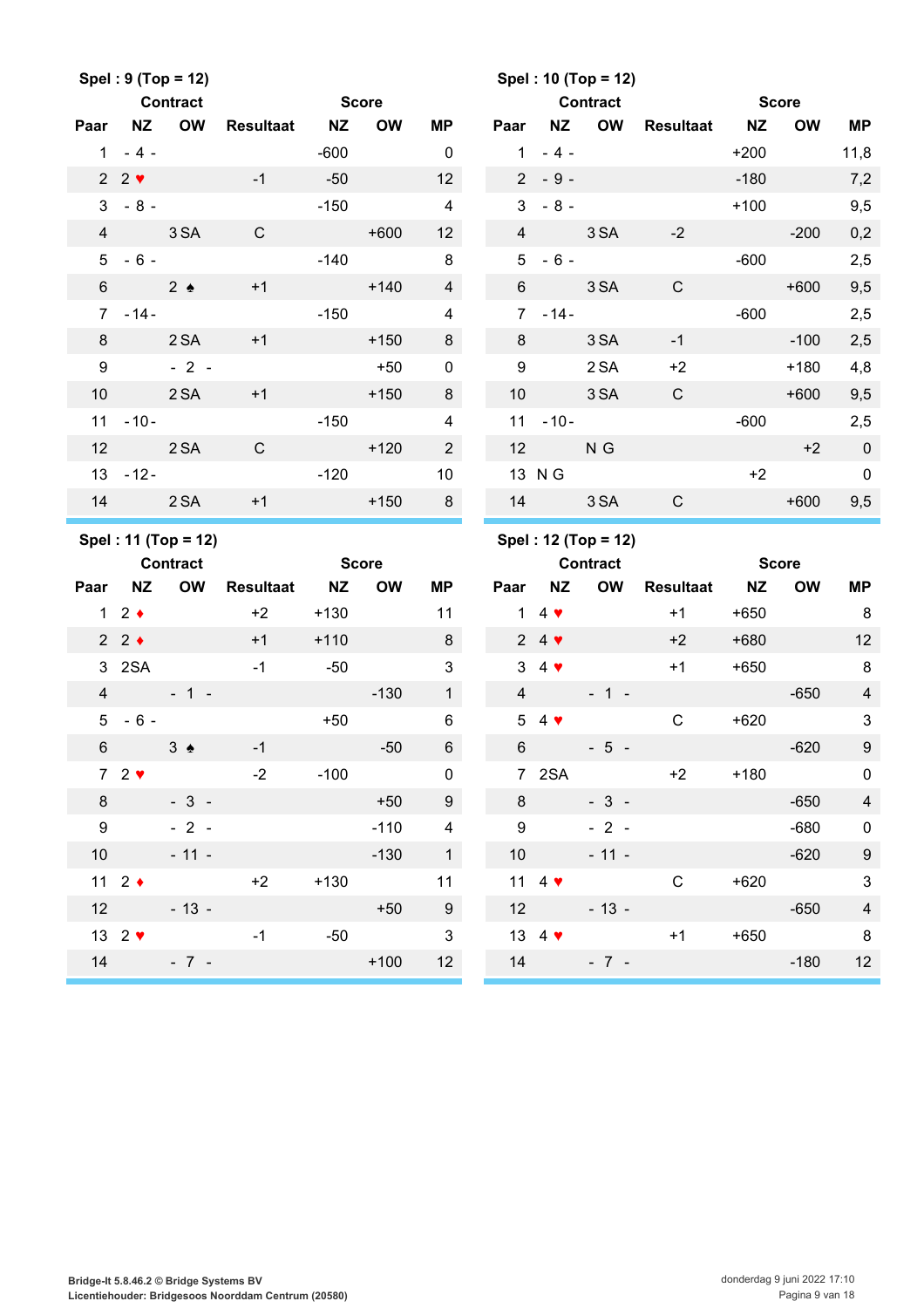|                |                      | Spel: 13 (Top = 12)      |                  |              |              |                 |                 |                       | Spel: 14 (Top = 12)      |                  |              |              |                          |
|----------------|----------------------|--------------------------|------------------|--------------|--------------|-----------------|-----------------|-----------------------|--------------------------|------------------|--------------|--------------|--------------------------|
|                |                      | <b>Contract</b>          |                  | <b>Score</b> |              |                 |                 |                       | <b>Contract</b>          |                  | <b>Score</b> |              |                          |
| Paar           | <b>NZ</b>            | <b>OW</b>                | <b>Resultaat</b> | <b>NZ</b>    | <b>OW</b>    | <b>MP</b>       | Paar            | NZ                    | OW                       | Resultaat        | <b>NZ</b>    | <b>OW</b>    | MP                       |
|                | $1 - 11 -$           |                          |                  | $-600$       |              | 0               |                 | 1 1 SA                |                          | $+2$             | $+150$       |              | 8                        |
|                | $2 - 5 -$            |                          |                  | $+100$       |              | $6\overline{6}$ |                 | $2 - 5 -$             |                          |                  | $+200$       |              | 10                       |
| $\mathfrak{S}$ |                      | 3 SA                     | $-1$             |              | $-100$       | 6               | 3               |                       | $-12-$                   |                  |              | $+50$        | 10                       |
|                | $4 - 14 -$           |                          |                  | $+100$       |              | $6\phantom{.}$  |                 | $4 - 14 -$            |                          |                  | $-110$       |              | $\pmb{0}$                |
| 5              |                      | 3 SA                     | $-1$             |              | $-100$       | 6               | 5               |                       | 3 SA                     | $-4$             |              | $-200$       | $\sqrt{2}$               |
| $6\phantom{.}$ |                      | $4 \bullet$              | $-2$             |              | $-200$       | $\mathbf 0$     | $6\overline{6}$ |                       | $-9-$                    |                  |              | $-130$       | $\overline{7}$           |
|                | $7 - 8 -$            |                          |                  | $+100$       |              | $\,6$           |                 | $7 \quad 3 \bullet x$ |                          | $\mathsf{C}$     | $+470$       |              | 12                       |
| 8              |                      | 3 SA                     | $-1$             |              | $-100$       | $6\phantom{1}$  | 8               |                       | $-7 -$                   |                  |              | $-470$       | $\mathbf 0$              |
| 9              | $-6-$                |                          |                  | $+200$       |              | 12              | 9               | $3 \bullet$           |                          | $+1$             | $+130$       |              | $5\phantom{.0}$          |
| 10             |                      | $4$ $\blacktriangledown$ | $-1$             |              | $-100$       | $6\phantom{1}$  | 10              |                       | $-13 -$                  |                  |              | $-130$       | $\overline{7}$           |
| 11             |                      | 3 SA                     | $\mathbf C$      |              | $+600$       | 12              | 11              |                       | $-1 -$                   |                  |              | $-150$       | $\overline{4}$           |
|                | $12 - 3 -$           |                          |                  | $+100$       |              | $6\overline{6}$ |                 | 12 $3 \div$           |                          | $-1$             | $-50$        |              | 2                        |
|                | $13 - 10 -$          |                          |                  | $+100$       |              | $\,6$           | 13 <sup>7</sup> | $3 \bullet$           |                          | $+1$             | $+130$       |              | $\sqrt{5}$               |
| 14             |                      | $4 \bullet$              | $-1$             |              | $-100$       | $6\phantom{1}$  | 14              |                       | $2 \triangleleft$        | $\mathsf{C}$     |              | $+110$       | 12                       |
|                |                      |                          |                  |              |              |                 |                 |                       |                          |                  |              |              |                          |
|                |                      | Spel: 15 (Top = 12)      |                  |              |              |                 |                 |                       | Spel: 16 (Top = 12)      |                  |              |              |                          |
|                |                      | <b>Contract</b>          |                  |              | <b>Score</b> |                 |                 |                       | Contract                 |                  |              | <b>Score</b> |                          |
| Paar           | <b>NZ</b>            | <b>OW</b>                | <b>Resultaat</b> | <b>NZ</b>    | <b>OW</b>    | <b>MP</b>       | Paar            | <b>NZ</b>             | <b>OW</b>                | <b>Resultaat</b> | <b>NZ</b>    | <b>OW</b>    | MP                       |
|                | $1 - 11 -$           |                          |                  | $-110$       |              | 8               |                 | $1 - 11 -$            |                          |                  | $-620$       |              | $\mathbf{3}$             |
|                | $2 - 5 -$            |                          |                  | $-110$       |              | 8               |                 | $2 - 5 -$             |                          |                  | $-620$       |              | $\sqrt{3}$               |
| 3              |                      | $2 \triangle$            | $-1$             |              | $-50$        | 0               | 3               |                       | $4 \bullet$              | $-1$             |              | $-100$       | 4                        |
|                | $4 - 14 -$           |                          |                  | $-170$       |              | $\mathbf 0$     |                 | $4 - 14 -$            |                          |                  | $-620$       |              | $\mathbf{3}$             |
| 5              |                      | $2 \triangle$            | $\mathbf C$      |              | $+110$       | 4               | 5               |                       | $4 \bullet$              | $\mathsf C$      |              | $+620$       | 9                        |
| $\,6$          |                      | $3 \triangle$            | $\mathsf C$      |              | $+140$       | 9               | $6\phantom{1}$  |                       | $4$ $\blacktriangledown$ | $-2$             |              | $-200$       | $\overline{2}$           |
|                | $7 - 8 -$            |                          |                  | $-110$       |              | 8               |                 | $7 - 8 -$             |                          |                  | $+300$       |              | 12                       |
| 8              |                      | 2 <sub>2</sub>           | $\mathsf{C}$     |              | $+110$       | $\overline{4}$  |                 |                       | 8 3 SA                   | $-3$             |              | $-300$       | $\overline{\phantom{0}}$ |
|                | $9 - 6 -$            |                          |                  |              | $-140$       | $\mathbf{3}$    |                 | $9 - 6 -$             |                          |                  |              | $+200$       | 10                       |
|                | 10 $2 \triangleleft$ |                          | $+1$             |              | $+140$       | 9               |                 | 10                    | $4$ $\sqrt{ }$           | $\mathsf{C}$     |              | $+620$       | 9                        |
|                | 11 $2 \triangleleft$ |                          | $\mathsf C$      |              | $+110$       | 4               |                 | 11 $4 \bullet$        |                          | $\mathsf C$      |              | $+620$       | $\boldsymbol{9}$         |
|                | $12 - 3 -$           |                          |                  | $+50$        |              | 12              |                 | $12 - 3 -$            |                          |                  | $+100$       |              | $\, 8$                   |
|                | $13 - 10 -$          |                          |                  | $-140$       |              | $\mathbf{3}$    |                 | $13 - 10 -$           |                          |                  | $-620$       |              | $\sqrt{3}$               |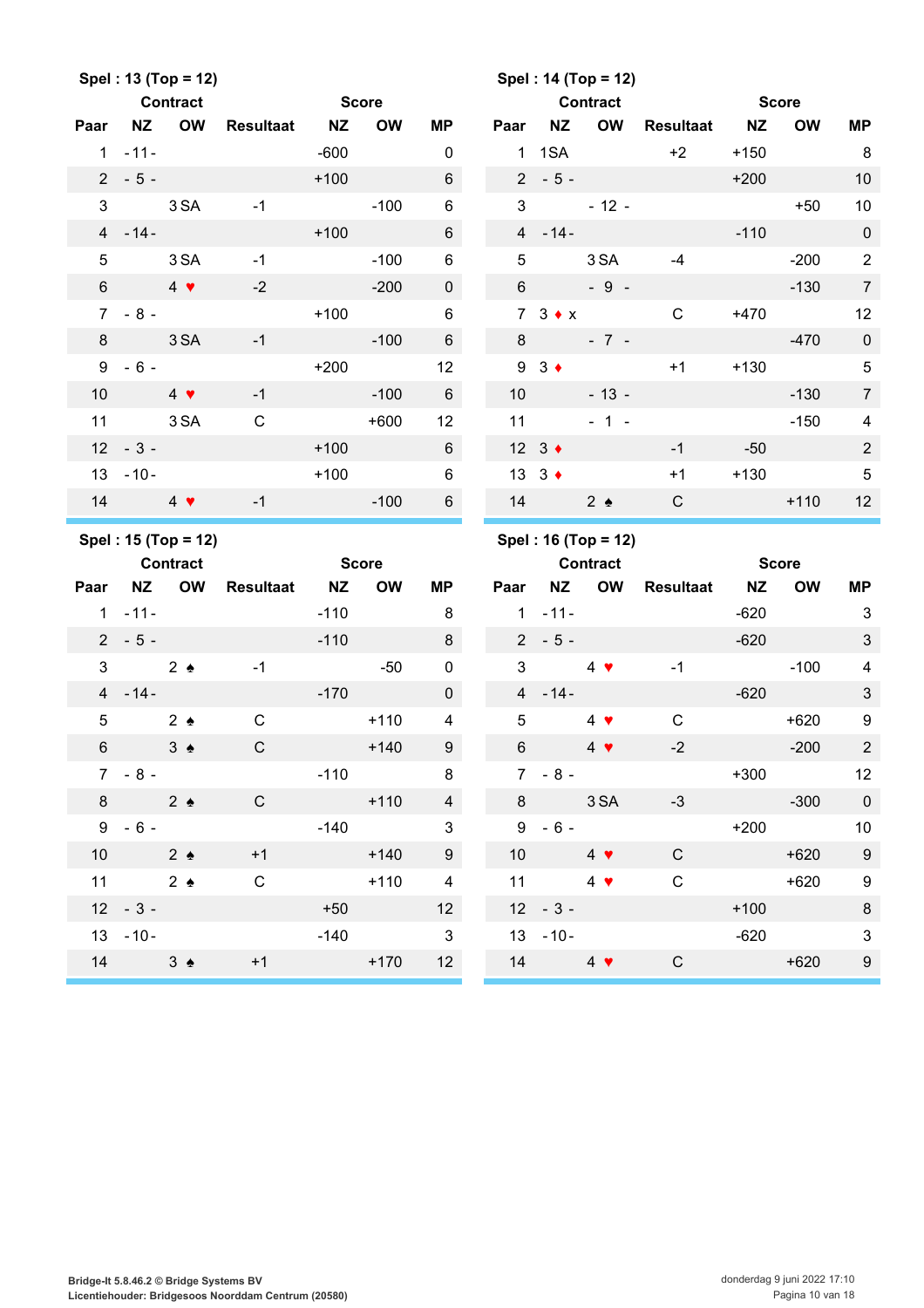|                |                      | Spel: 17 (Top = 12)<br><b>Contract</b> |                     | <b>Score</b> |           |                      |                 |             | Spel: 18 (Top = 12)<br><b>Contract</b> |                  |              | <b>Score</b> |                         |
|----------------|----------------------|----------------------------------------|---------------------|--------------|-----------|----------------------|-----------------|-------------|----------------------------------------|------------------|--------------|--------------|-------------------------|
| Paar           | <b>NZ</b>            | <b>OW</b>                              | <b>Resultaat NZ</b> |              | <b>OW</b> | <b>MP</b>            | Paar            | <b>NZ</b>   | OW                                     | Resultaat        | <b>NZ</b>    | <b>OW</b>    | <b>MP</b>               |
| $\mathbf{1}$   |                      | $-12 -$                                |                     |              | $-200$    | $\overline{5}$       | $\mathbf{1}$    |             | $4$ $\blacktriangledown$               | $+2$             |              | $+480$       | 8                       |
|                | 24                   |                                        | $\mathsf{C}$        | $+420$       |           | 10 <sup>1</sup>      |                 | $2 - 3 -$   | <b>Contract</b>                        |                  | $-450$       |              | 11                      |
| 3              |                      | $-2-$                                  |                     |              | $-420$    | $\overline{2}$       | 3               |             | $4 \bullet$                            | $+1$             |              | $+450$       | $\mathbf{1}$            |
| $\overline{4}$ |                      | $-5 -$                                 |                     |              | $+50$     | 12                   | $\overline{4}$  |             | $4$ $\blacktriangledown$               | $+1$             |              | $+450$       | $\overline{1}$          |
|                | 53 <sub>2</sub>      |                                        | $-1$                | $-50$        |           | $\mathbf 0$          |                 | $5 - 4 -$   |                                        |                  | $-450$       |              | 11                      |
|                | 64                   |                                        | $+1$                | $+450$       |           | 12                   |                 | $6 - 7 -$   |                                        |                  | $-480$       |              | $\overline{4}$          |
| $\overline{7}$ |                      | $-6 -$                                 |                     |              | $-450$    | $\pmb{0}$            | $\overline{7}$  |             | $4$ $\blacktriangledown$               | $+2$             |              | $+480$       | 8                       |
| 8              |                      | $-13 -$                                |                     |              | $-200$    | $\sqrt{5}$           | 8               |             | $4$ $\blacktriangledown$               | $+2$             |              | $+480$       | 8                       |
|                | 92                   |                                        | $+1$                | $+140$       |           | $\overline{4}$       |                 | $9 - 10 -$  |                                        |                  | $-480$       |              | $\overline{\mathbf{4}}$ |
| 10             |                      | $-9-$                                  |                     |              | $-140$    | 8                    | 10 <sup>1</sup> |             | $4 \bullet$                            | $+2$             |              | $+480$       | $\, 8$                  |
|                | 11 $2 \triangleq$    |                                        | $\mathsf{C}$        | $+110$       |           | $\overline{2}$       | 11              | $-14-$      |                                        |                  | $-480$       |              | $\overline{\mathbf{4}}$ |
|                | 12 2 4               |                                        | $+3$                | $+200$       |           | $7\overline{ }$      |                 | $12 - 1 -$  |                                        |                  | $-480$       |              | $\overline{\mathbf{4}}$ |
|                | 13 3 $\triangle$     |                                        | $+2$                | $+200$       |           | $\overline{7}$       |                 | $13 - 8 -$  |                                        |                  | $-480$       |              | $\overline{\mathbf{4}}$ |
|                |                      | $14 - 11 -$                            |                     |              | $-110$    | 10 <sup>1</sup>      |                 | 14          | $4 \bullet$                            | $+2$             |              | $+480$       | 8                       |
|                |                      |                                        |                     |              |           |                      |                 |             |                                        |                  |              |              |                         |
|                |                      | Spel: 19 (Top = 12)                    |                     |              |           |                      |                 |             | Spel: 20 (Top = 12)                    |                  |              |              |                         |
|                |                      | <b>Contract</b>                        |                     | <b>Score</b> |           |                      |                 |             | <b>Contract</b>                        |                  | <b>Score</b> |              |                         |
| Paar           | <b>NZ</b>            | OW                                     | <b>Resultaat</b>    | <b>NZ</b>    | <b>OW</b> | <b>MP</b>            | Paar            | <b>NZ</b>   | <b>OW</b>                              | <b>Resultaat</b> | <b>NZ</b>    | <b>OW</b>    | <b>MP</b>               |
| $\mathbf{1}$   |                      | $-12 -$                                |                     |              | $-170$    | $\mathbf 0$          | $\mathbf{1}$    |             | $3 \triangle$                          | $\mathbf C$      |              | $+140$       | 8                       |
|                | $2 \t3$              |                                        | $-1$                | $-50$        |           | $\overline{2}$       |                 | $2 - 3 -$   |                                        |                  | $-140$       |              | $\overline{\mathbf{4}}$ |
| 3              |                      | $-2-$                                  |                     |              | $+50$     | 10                   | $\mathfrak{S}$  |             | $2 \triangle$                          | $+1$             |              | $+140$       | $\, 8$                  |
| $\overline{4}$ |                      | $-5-$                                  |                     |              | $-140$    | $2^{\circ}$          | $\overline{4}$  |             | $2 \triangle$                          | $+1$             |              | $+140$       | $\, 8$                  |
|                | 53 <sub>2</sub>      |                                        | $\mathsf C$         | $+140$       |           | 10                   |                 | $5 - 4 -$   |                                        |                  | $-140$       |              | $\overline{\mathbf{4}}$ |
|                | 64                   |                                        | $-1$                | $-50$        |           | $\overline{a}$       |                 | $6 - 7 -$   |                                        |                  | $-140$       |              | $\overline{4}$          |
| $7^{\circ}$    |                      | $-6 -$                                 |                     |              | $+50$     | 10 <sup>°</sup>      | $7^{\circ}$     |             | $3 \triangle$                          | $\mathsf{C}$     |              | $+140$       | 8                       |
|                | $8 - 8$              | $-13-$                                 |                     |              | $-90$     | 5 <sub>5</sub>       |                 | $8 - 8$     | $4 \triangle$                          | $-1$             |              | $-100$       | $\overline{1}$          |
|                |                      | 9 1 SA                                 | $\overline{C}$      | $+90$        |           | $\overline{7}$       |                 | $9 - 10 -$  |                                        |                  |              | $-140$       | $\overline{4}$          |
|                | 10                   | $-9-$                                  |                     |              | $-90$     | 5 <sub>5</sub>       |                 | 10 $2 \div$ |                                        | $+1$             |              | $+140$       | 8                       |
|                | 11 $3 \triangleleft$ |                                        | $-1$                | $-50$        |           | $\overline{2}$       |                 | $11 - 14 -$ |                                        |                  | $+100$       |              | 11                      |
|                | 12 2 $\bullet$       |                                        | $+2$                | $+170$       |           | 12                   |                 | $12 - 1 -$  |                                        |                  | $-140$       |              | $\overline{4}$          |
|                |                      | 13 1SA<br>$14 - 11 -$                  | $\mathsf{C}$        | $+90$        | $+50$     | $\overline{7}$<br>10 |                 | $13 - 8 -$  | 14 $4 \triangle$                       | $-1$             | $+100$       | $-100$ 1     | 11                      |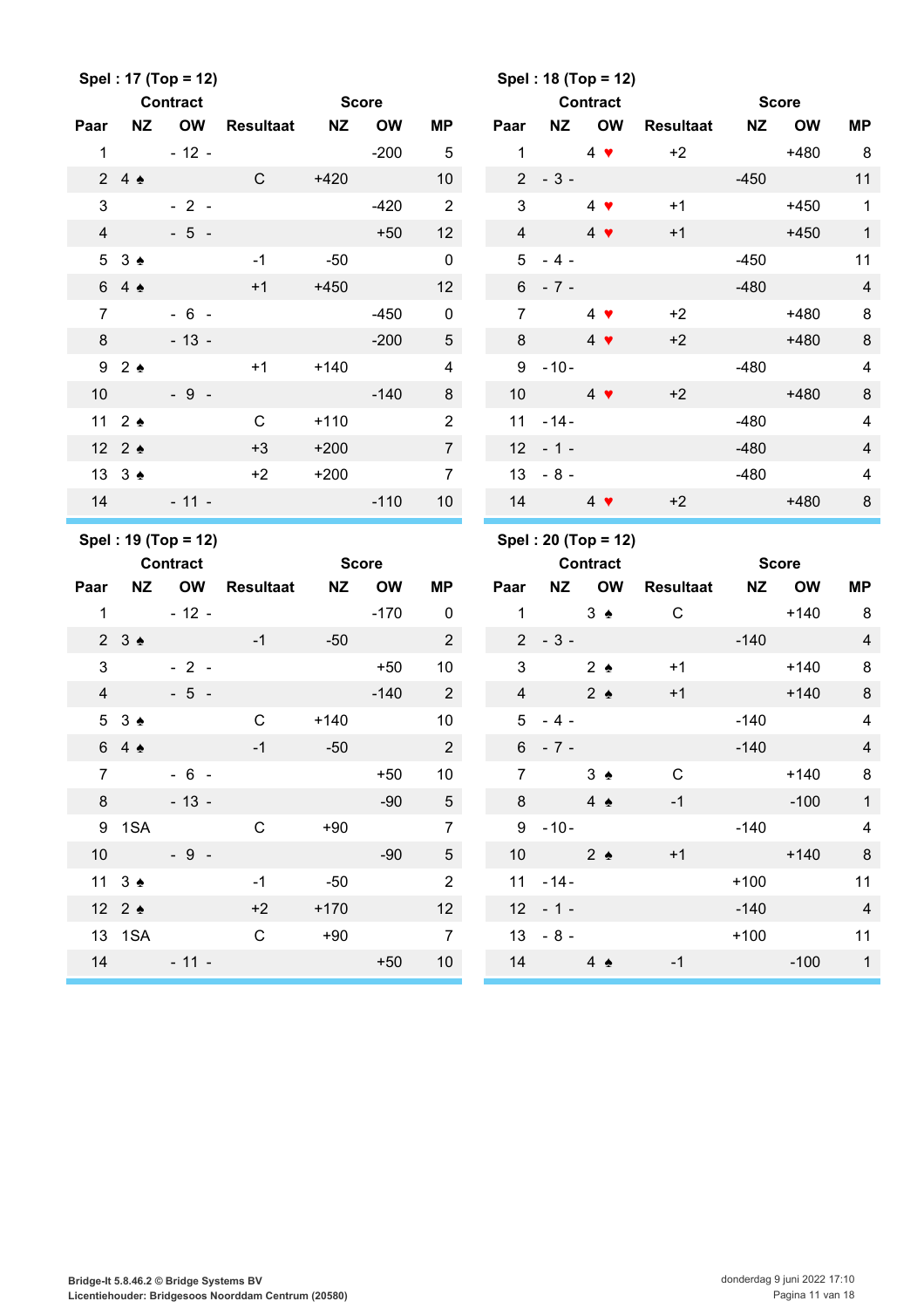|                |                                  | Spel: 21 (Top = 12)              |                  |              |              |                 |                 |                     | Spel: 22 (Top = 12)      |                  |              |              |                           |
|----------------|----------------------------------|----------------------------------|------------------|--------------|--------------|-----------------|-----------------|---------------------|--------------------------|------------------|--------------|--------------|---------------------------|
|                |                                  | <b>Contract</b>                  |                  | <b>Score</b> |              |                 |                 |                     | <b>Contract</b>          |                  | <b>Score</b> |              |                           |
| Paar           | <b>NZ</b>                        | <b>OW</b>                        | <b>Resultaat</b> | <b>NZ</b>    | <b>OW</b>    | МP              | Paar            | <b>NZ</b>           | OW                       | <b>Resultaat</b> | <b>NZ</b>    | <b>OW</b>    | MP                        |
|                | $1\quad2$ $\bullet$              |                                  | $-1$             | $-100$       |              | $\overline{4}$  | 1               | $-5-$               |                          |                  | $-620$       |              | $\overline{7}$            |
| $\overline{2}$ |                                  | $-7 -$                           |                  |              | $+300$       | 12              | $\overline{2}$  |                     | $4 \bullet$              | $+2$             |              | $+680$       | 12                        |
| 3              |                                  | $-13 -$                          |                  |              | $-110$       | 2               | 3               |                     | $4$ $\blacktriangledown$ | $+1$             |              | $+650$       | $\boldsymbol{9}$          |
|                | 44.                              |                                  | $-1$             | $-100$       |              | $\overline{4}$  |                 | $4 - 9 -$           |                          |                  | $-650$       |              | $\ensuremath{\mathsf{3}}$ |
| 5              |                                  | $-1 -$                           |                  |              | $+100$       | 8               | 5               |                     | $4$ $\blacktriangledown$ | $\mathsf C$      |              | $+620$       | $\sqrt{5}$                |
|                | 6 3 ♠                            |                                  | $-1$             | $-100$       |              | $\overline{4}$  |                 | $6 - 14 -$          |                          |                  | $-170$       |              | 10                        |
|                | $72$ $\blacktriangleright$       |                                  | $-3$             | $-300$       |              | $\mathbf 0$     |                 | $7 - 2 -$           |                          |                  | $-680$       |              | $\mathsf 0$               |
| 8              |                                  | $-10 -$                          |                  |              | $-110$       | $\overline{2}$  | 8               |                     | $4$ $\blacktriangledown$ | $\mathsf{C}$     |              | $+620$       | $\sqrt{5}$                |
| 9              |                                  | $-4-$                            |                  |              | $+100$       | 8               | 9               |                     | $4$ $\blacktriangledown$ | $+1$             |              | $+650$       | 9                         |
|                | 10 2 ♠                           |                                  | $\mathsf{C}$     | $+110$       |              | 10              | 10 <sup>°</sup> | $-8-$               |                          |                  | $-620$       |              | $\overline{7}$            |
|                | 11 $2 \triangleleft$             |                                  | $\mathbf C$      | $+110$       |              | 10              | 11              | $-12-$              |                          |                  | $+100$       |              | 12                        |
| 12             |                                  | $-11 -$                          |                  |              | $-110$       | $\overline{2}$  | 12              |                     | $4 \bullet$              | $-1$             |              | $-100$       | $\boldsymbol{0}$          |
|                | 13 2 ♠                           |                                  | $\mathsf{C}$     | $+110$       |              | 10              |                 | $13 - 3 -$          |                          |                  | $-650$       |              | 3                         |
| 14             |                                  | $-6 -$                           |                  |              | $+100$       | 8               | 14              |                     | $3 \bullet$              | $+1$             |              | $+170$       | $\mathbf{2}$              |
|                |                                  |                                  |                  |              |              |                 |                 |                     |                          |                  |              |              |                           |
|                |                                  | Spel: 23 (Top = 12)              |                  |              |              |                 |                 |                     | Spel: 24 (Top = 12)      |                  |              |              |                           |
|                |                                  | <b>Contract</b>                  |                  |              | <b>Score</b> |                 |                 |                     | <b>Contract</b>          |                  |              | <b>Score</b> |                           |
| Paar           | <b>NZ</b>                        | <b>OW</b>                        | <b>Resultaat</b> | <b>NZ</b>    | <b>OW</b>    | <b>MP</b>       | Paar            | <b>NZ</b>           | OW                       | <b>Resultaat</b> | <b>NZ</b>    | <b>OW</b>    | <b>MP</b>                 |
| $\mathbf{1}$   | $4 \cdot$                        |                                  | $-2$             | $-200$       |              | $\overline{2}$  | $\mathbf{1}$    | $-5-$               |                          |                  | $-90$        |              | 4                         |
| $\overline{2}$ |                                  | $-7 -$                           |                  |              | $+100$       | $5\phantom{.0}$ | $\overline{2}$  |                     | $-7 -$                   |                  |              | $+50$        | $\overline{4}$            |
| 3              |                                  | $-13 -$                          |                  |              | $+100$       | 5               | 3               |                     | $-13 -$                  |                  |              | $+500$       | 12                        |
|                | $42$ $\blacktriangleright$       |                                  | $\mathsf{C}$     | $+110$       |              | 12              | $\overline{4}$  | $-9-$               |                          |                  | $+50$        |              | 10                        |
| 5              |                                  | $-1 -$                           |                  |              | $+200$       | 10              | 5               |                     | 1 SA                     | $\mathsf C$      |              | $+90$        | $\, 8$                    |
|                | $64$ $\blacktriangledown$        |                                  | $-3$             |              | $-300$       | $\overline{0}$  |                 |                     | $6 - 14 -$               |                  |              | $-90$        | $\overline{4}$            |
|                | $72$ $\blacktriangleright$       | $\sim$ $-1$                      |                  | $-100$       |              | $\overline{7}$  |                 | $7\quad2$ $\bullet$ |                          | $-1$             | $-50$        |              | 8                         |
|                | $8 \qquad \qquad$                | $-10 -$                          |                  |              |              | $+100$ 5        |                 | 8 $4 \bullet$       |                          | $-2$             |              | $-100$       | $\pmb{0}$                 |
|                | $9 \quad \Box$                   | $-4 -$                           |                  |              | $-110$       | $\mathbf 0$     |                 | 9                   | $3 \bullet$              | $-1$             |              | $-50$        | $\sqrt{2}$                |
|                | $10 \quad 3 \blacktriangleright$ |                                  | $-1$             | $-100$       |              | $\overline{7}$  |                 | $10 - 8 -$          |                          |                  |              | $+100$       | 12                        |
|                |                                  | $11 \quad 3 \blacktriangleright$ | $-1$             | $-100$       |              | $\overline{7}$  |                 | $11 - 12 -$         |                          |                  | $-90$        |              | $\overline{4}$            |
|                |                                  |                                  | $12 - 11 -$      |              | $+100$       | 5 <sub>5</sub>  |                 |                     | 12 1 SA                  | $\mathsf{C}$     |              | $+90$        | $\bf 8$                   |
|                |                                  | $13\quad2$ $\bullet$             | $-1$             |              | $-100$       | $\overline{7}$  |                 |                     | 13 $4 \triangle x$       | $-3$             |              | $-500$       | $\mathbf 0$               |
| 14             |                                  | $-6-$                            |                  |              | $+300$       | 12              |                 |                     | 14 1 SA                  | $\mathsf{C}$     |              | $+90$        | $\bf 8$                   |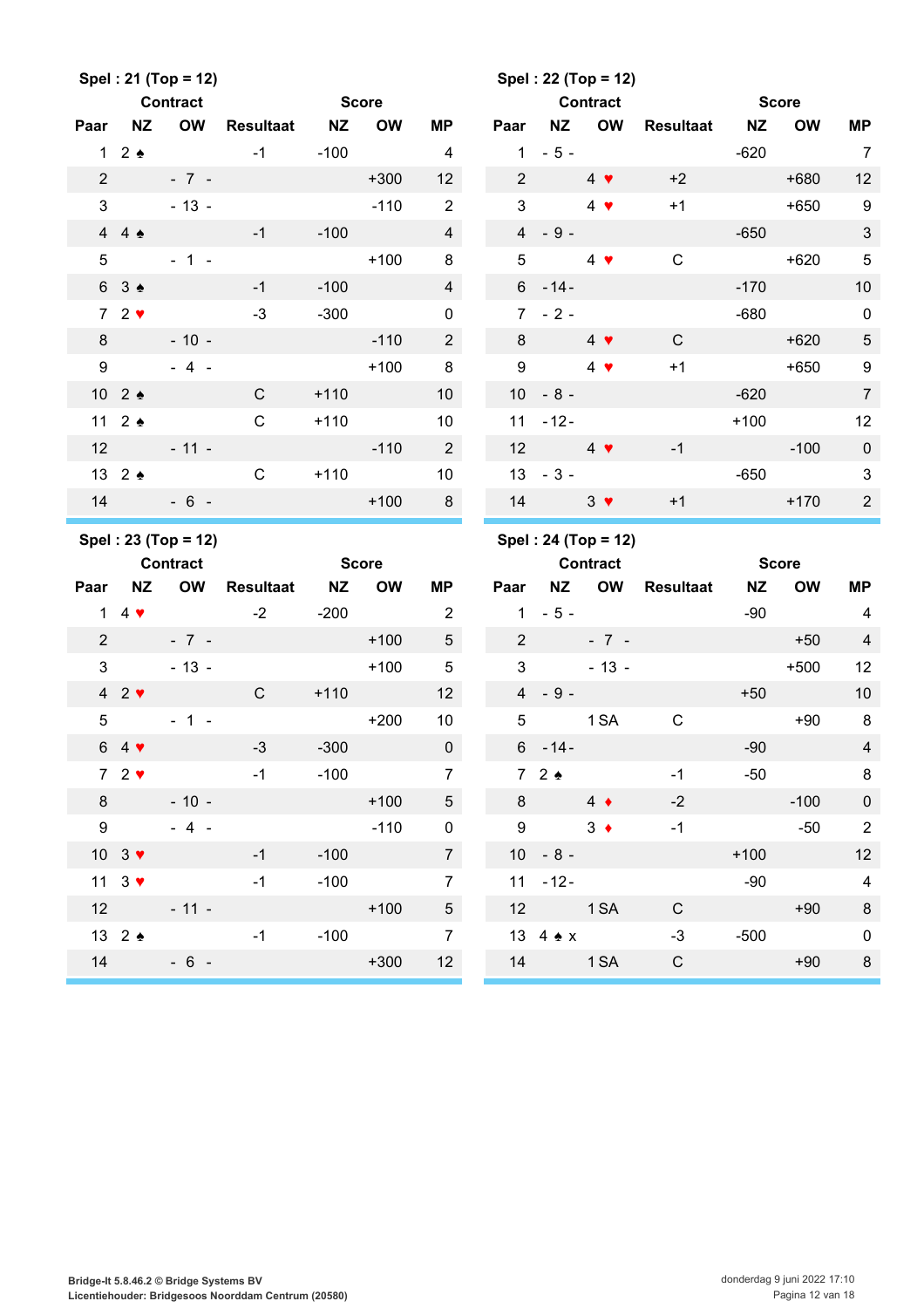|                 |                    |                 |                  |              |           | Lijn C         |                 |                 |                          |                  |            |              |                |
|-----------------|--------------------|-----------------|------------------|--------------|-----------|----------------|-----------------|-----------------|--------------------------|------------------|------------|--------------|----------------|
|                 | Spel: 1 (Top = 10) |                 |                  |              |           |                |                 |                 | Spel: 2 (Top = 10)       |                  |            |              |                |
|                 |                    | <b>Contract</b> |                  | <b>Score</b> |           |                |                 |                 | <b>Contract</b>          |                  |            | <b>Score</b> |                |
| Paar            | <b>NZ</b>          | <b>OW</b>       | Resultaat NZ     |              | <b>OW</b> | МP             | Paar            | <b>NZ</b>       | OW                       | <b>Resultaat</b> | <b>NZ</b>  | <b>OW</b>    | <b>MP</b>      |
|                 | $1 - 2 -$          |                 |                  | $+100$       |           | 8              |                 | $1 - 2 -$       |                          |                  | $+50$      |              | 9              |
| $2^{\circ}$     | $4 \triangle$      |                 | $-2$             |              | $-100$    | $\overline{2}$ | 2 <sup>1</sup>  |                 | $4$ $\blacktriangledown$ | $-1$             |            | $-50$        | $\mathbf{1}$   |
| 3 <sup>1</sup>  | $-10-$             |                 |                  | $-110$       |           | $\overline{2}$ | 3 <sup>1</sup>  | $-10-$          |                          |                  | $+50$      |              | 9              |
|                 | $4 - 7 -$          |                 |                  | $-140$       |           | $\overline{0}$ |                 | $4 - 7 -$       |                          |                  | $-450$     |              | $\mathbf{1}$   |
|                 | $5 - 8 -$          |                 |                  | $+100$       |           | 8              |                 | $5 - 8 -$       |                          |                  | $-200$     |              | $\sqrt{5}$     |
|                 | $6 - 11 -$         |                 |                  | $+50$        |           | $\overline{4}$ |                 | $6 - 11 -$      |                          |                  | $-450$     |              | $\mathbf{1}$   |
| $\overline{7}$  |                    | $3 \triangle$   | $\mathbf C$      |              | $+140$    | 10             | $7^{\circ}$     |                 | $4 \bullet$              | $+1$             |            | $+450$       | 9              |
| 8               |                    | $3 \triangle$   | $-2$             |              | $-100$    | $\overline{a}$ | 8               |                 | $3 \bullet$              | $+2$             |            | $+200$       | $\sqrt{5}$     |
|                 | $9 - 12 -$         |                 |                  | $+100$       |           | 8              |                 | $9 - 12 -$      |                          |                  | $-200$     |              | $\mathbf 5$    |
| 10              |                    | $2 \triangle$   | $\mathbf C$      |              | $+110$    | 8              | 10              |                 | 3 SA                     | $-1$             |            | $-50$        | $\mathbf{1}$   |
| 11              |                    | 4 $\triangle$   | $-1$             |              | $-50$     | 6              | 11              |                 | $4$ $\bullet$            | $+1$             |            | $+450$       | $9\,$          |
| 12              |                    | $4 \triangle$   | $-2$             |              | $-100$    | $\overline{2}$ | 12              |                 | $3 \bullet$              | $+2$             |            | $+200$       | $\sqrt{5}$     |
| 13              | $\blacksquare$     |                 |                  | <b>AFW</b>   |           |                | 13              | $\blacksquare$  |                          |                  | <b>AFW</b> |              |                |
| 14              |                    | ٠               |                  |              | <b>WT</b> |                | 14              |                 |                          |                  |            | <b>WT</b>    |                |
|                 |                    |                 |                  |              |           |                |                 |                 |                          |                  |            |              |                |
|                 | Spel: 3 (Top = 10) |                 |                  |              |           |                |                 |                 | Spel: 4 (Top = 10)       |                  |            |              |                |
|                 |                    | <b>Contract</b> |                  | <b>Score</b> |           |                |                 |                 | <b>Contract</b>          |                  |            | <b>Score</b> |                |
| Paar            | <b>NZ</b>          | <b>OW</b>       | <b>Resultaat</b> | <b>NZ</b>    | <b>OW</b> | <b>MP</b>      | Paar            | <b>NZ</b>       | OW                       | <b>Resultaat</b> | <b>NZ</b>  | <b>OW</b>    | <b>MP</b>      |
|                 | 1 3SA              |                 | $-1$             | $-50$        |           | $\overline{2}$ |                 | $1 \t3$         |                          | $\mathsf{C}$     | $+110$     |              | $\overline{2}$ |
| $\overline{2}$  |                    | $-1$ $-1$ $-$   |                  |              | $+50$     | 8              | $2^{\circ}$     |                 | $-1 -$                   |                  |            | $-110$       | 8              |
|                 | 3 3 SA             |                 | $-1$             | $-50$        |           | $\overline{2}$ |                 | 32              |                          | $+2$             | $+130$     |              | 8              |
|                 | $4 - 7 -$          |                 |                  | $+100$       |           | 8              |                 | 43.4            |                          | $\mathsf{C}$     | $+110$     |              | $\overline{2}$ |
|                 | 5 1SA              |                 | $+1$             | $+120$       |           | 10             | 5               | $3 +$           |                          | $+1$             | $+130$     |              | $\bf 8$        |
|                 | 6 1SA              |                 | $-1$             | $-50$        |           | $\overline{2}$ |                 | 62              |                          | $+2$             | $+130$     |              | 8              |
| $7^{\circ}$     |                    | 2 <sub>2</sub>  | $-1$             |              | $-100$    | $\overline{2}$ | $\overline{7}$  |                 | $-4 -$                   |                  |            | $-110$       | $\bf 8$        |
| 8               | $-5-$              |                 |                  |              | $-120$    | $\overline{0}$ | 8               |                 | $-5 -$                   |                  |            | $-130$       | $\overline{2}$ |
|                 | 9 1SA              |                 | $\mathsf{C}$     | $+90$        |           | $\,6\,$        |                 | $9 \t3 \t\cdot$ |                          | $\mathbf C$      | $+110$     |              | $\overline{2}$ |
| 10 <sup>°</sup> |                    | $-3-$           |                  |              | $+50$     | 8              | 10 <sup>°</sup> |                 | $-3 -$                   |                  |            | $-130$       | $\overline{2}$ |
| 11              |                    | $-6 -$          |                  |              | $+50$     | $\bf8$         | 11              |                 | $-6 -$                   |                  |            | $-130$       | $\overline{2}$ |
| 12              |                    | $-9 -$          |                  |              | $-90$     | $\overline{4}$ | 12              |                 | $-9 -$                   |                  |            | $-110$       | $\,8\,$        |
| 13              | $\blacksquare$     |                 |                  | <b>AFW</b>   |           |                | 13              | $\blacksquare$  |                          |                  | <b>AFW</b> |              |                |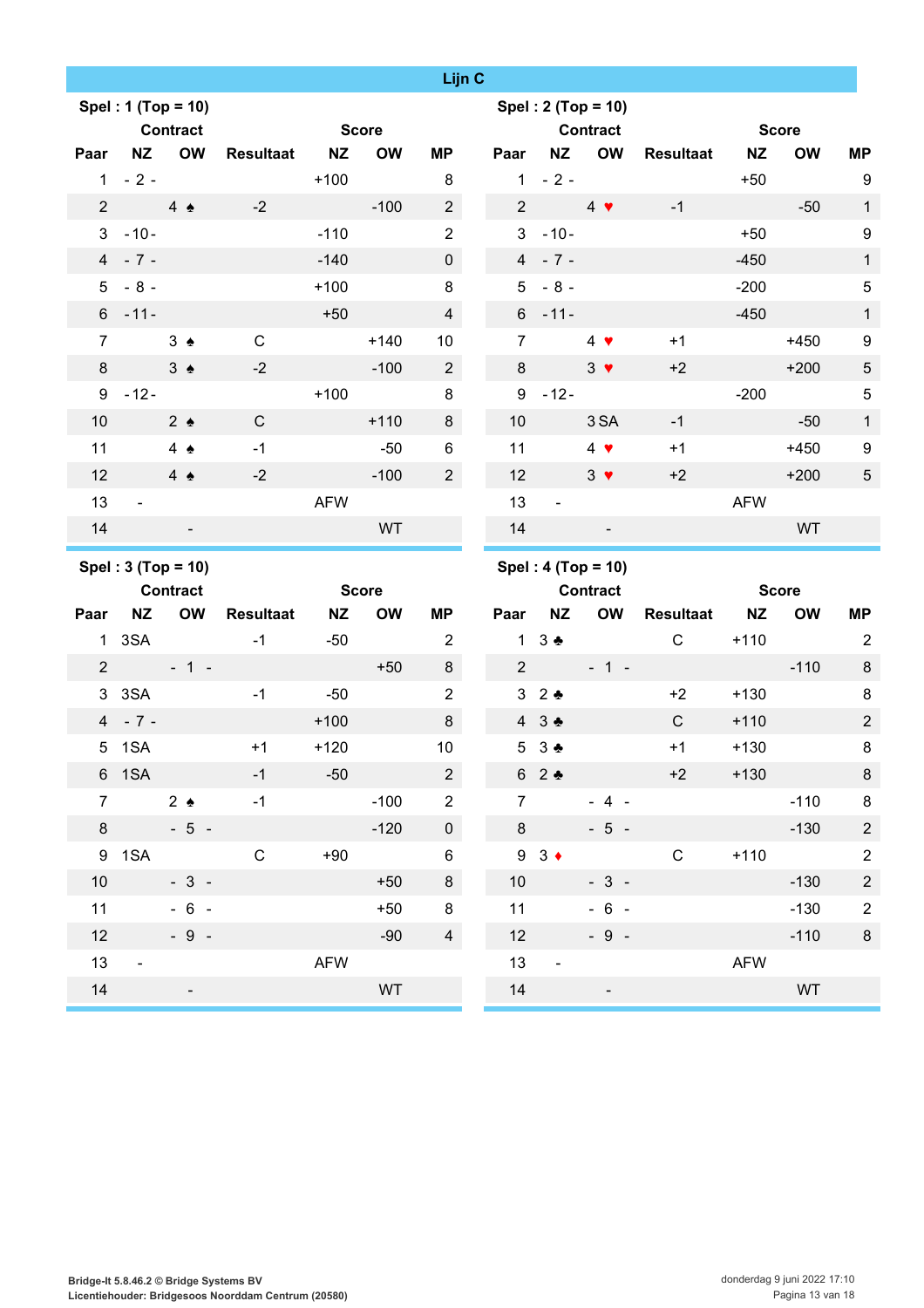|                 |                      | Spel: 5 (Top = 10)       |                     |              |           |                 |                 |                                | Spel: 6 (Top = 10)               |                 |                |              |                          |
|-----------------|----------------------|--------------------------|---------------------|--------------|-----------|-----------------|-----------------|--------------------------------|----------------------------------|-----------------|----------------|--------------|--------------------------|
|                 |                      | <b>Contract</b>          |                     | <b>Score</b> |           |                 |                 |                                | <b>Contract</b>                  |                 | <b>Score</b>   |              |                          |
|                 | Paar NZ OW           |                          | <b>Resultaat NZ</b> |              | <b>OW</b> | ΜP              | Paar            | <b>NZ</b>                      |                                  | OW Resultaat NZ |                | <b>OW</b>    | <b>MP</b>                |
|                 | $1 - 14 -$           |                          |                     | $+150$       |           | 10              |                 |                                |                                  | 1 3SA C         | $+400$         |              | 9                        |
| $\overline{2}$  |                      | $-11 -$                  |                     |              | $-140$    | $\overline{2}$  |                 | $2 \left( \frac{1}{2} \right)$ | $-11 -$                          |                 |                | $-170$       | $\overline{7}$           |
|                 | $3 - 4 -$            |                          |                     | $+50$        |           | $\overline{5}$  |                 |                                | 3 2SA                            | $\mathsf{C}$    |                | $+120$       | $\mathbf 0$              |
| $\overline{4}$  |                      | $4$ $\blacktriangledown$ | $-1$                |              | $-50$     | $5\phantom{.0}$ | $\overline{4}$  |                                | $-3-$                            |                 |                | $-120$       | 10                       |
| 5               | 3 <sub>2</sub>       |                          | $\mathbf C$         |              | $+110$    | 8               | 5 <sup>5</sup>  |                                | $-12 -$                          |                 |                | $-400$       | $\overline{1}$           |
|                 | $6 - 10 -$           |                          |                     | $-180$       |           | $\mathbf 0$     |                 | $62$ $\blacktriangledown$      |                                  | $+2$            |                | $+170$       | $\mathbf{3}$             |
| $\overline{7}$  |                      | $\sim$                   |                     |              | WT        |                 | $\overline{7}$  |                                | $\sim$ .                         |                 |                | WT           |                          |
|                 | $8 - 9 -$            |                          |                     | $+50$        |           | $5\phantom{.0}$ |                 | 8 2SA                          |                                  | $+2$            |                | $+180$       | $6\phantom{1}6$          |
| 9               |                      | $4 \bullet$              | $-1$                |              | $-50$     | $5\phantom{.0}$ | 9               |                                | $-8 -$                           |                 |                | $-180$       | $\overline{4}$           |
| 10 <sup>°</sup> | 2 SA                 |                          | $+2$                | $+180$       |           | 10 <sup>1</sup> | 10 <sup>°</sup> |                                | $-6 -$                           |                 |                | $-170$       | $\overline{7}$           |
|                 | $11 \t3$ $\bullet$   |                          | $\mathsf{C}$        | $+140$       |           | 8               |                 |                                | $11 \quad 2 \blacktriangleright$ | $+2$            | $+170$         |              | $\mathbf{3}$             |
|                 | $12 - 5 -$           |                          |                     | $-110$       |           | $2^{\circ}$     |                 | 12 3SA                         |                                  | $\mathsf{C}$    | $+400$         |              | $9\,$                    |
| 13              | $\sim 100$           |                          |                     | <b>AFW</b>   |           |                 | 13              | $\sim 100$                     |                                  |                 | AFW            |              |                          |
| 14              | $3 \sqrt{ }$         |                          | $-3$                |              | $-150$    | $\overline{0}$  | 14              |                                | $-1 -$                           |                 |                | $-400$       | $\mathbf{1}$             |
|                 |                      |                          |                     |              |           |                 |                 |                                |                                  |                 |                |              |                          |
|                 |                      | Spel: 7 (Top = 10)       |                     |              |           |                 |                 |                                | Spel: $8 (Top = 10)$             |                 |                |              |                          |
|                 | <b>Contract</b>      |                          |                     | <b>Score</b> |           |                 |                 |                                | <b>Contract</b>                  |                 |                | <b>Score</b> |                          |
|                 | Paar NZ OW           |                          | Resultaat NZ OW     |              |           | ΜP              |                 |                                | Paar NZ OW                       | Resultaat       | <b>NZ</b>      | <b>OW</b>    | <b>MP</b>                |
|                 | $1 - 14 -$           |                          |                     | -110         |           | $6\overline{6}$ |                 | 1 N G                          |                                  |                 | $+2$           |              | $\overline{\phantom{0}}$ |
|                 |                      | $2 - 11 -$               |                     |              | $+200$    | 10 <sup>1</sup> |                 |                                | $2 - 11 -$                       |                 |                | $-130$       | 0,2                      |
| 3 <sup>1</sup>  |                      | $-4$ $-$                 |                     | $+200$       |           | 10 <sub>1</sub> |                 |                                | $3 - 4 -$                        |                 | $+100$         |              | 2,6                      |
| $\overline{4}$  |                      | $3 \times 2$             |                     |              | $-200$    | $\mathbf 0$     | $\overline{4}$  |                                | $3 \bullet$                      | $-2$            | <b>Service</b> | $-100$       | 7,4                      |
| 5 <sup>5</sup>  |                      | $-12-$                   |                     |              | $+100$    | $\overline{2}$  | $5\phantom{.0}$ |                                | $3 - 2$                          | $\mathsf{C}$    |                | $+110$       | 9,8                      |
|                 | $6 - 10 -$           |                          |                     | $-120$       |           | $\overline{4}$  |                 | $62 \div$                      |                                  | $+1$            | $+110$         |              | 6,2                      |
| $\overline{7}$  |                      |                          |                     |              | WT        |                 | $\overline{7}$  |                                |                                  |                 |                | WT           |                          |
| 8               | $-9-$                |                          |                     | $-140$       |           | $\overline{2}$  |                 | $8 \quad 3 \bullet$            |                                  | $\mathsf{C}$    | $+110$         |              | 6,2                      |
| 9               |                      | $2 \bullet$              | $+1$                |              | $+140$    | 8               | 9               |                                | $-8 -$                           |                 |                | $-110$       | 3,8                      |
| 10 <sup>°</sup> |                      | 2SA                      | $\mathsf{C}$        |              | $+120$    | $6\overline{6}$ | 10 <sup>1</sup> |                                | $-6 -$                           |                 |                | $-110$       | 3,8                      |
|                 | 11 $2 \triangleleft$ |                          | $-2$                | $-200$       |           | $\mathbf 0$     |                 | 11 $3 \bullet$                 |                                  | $+1$            | $+130$         |              | 9,8                      |
|                 | 12 $3$ $\bullet$     |                          | $-1$                | $-100$       |           | 8               |                 | $12 - 5 -$                     |                                  |                 | $-110$         |              | 0,2                      |
| 13              | $\sim$               |                          |                     | <b>AFW</b>   |           |                 | 13              | $\blacksquare$                 |                                  |                 | <b>AFW</b>     |              |                          |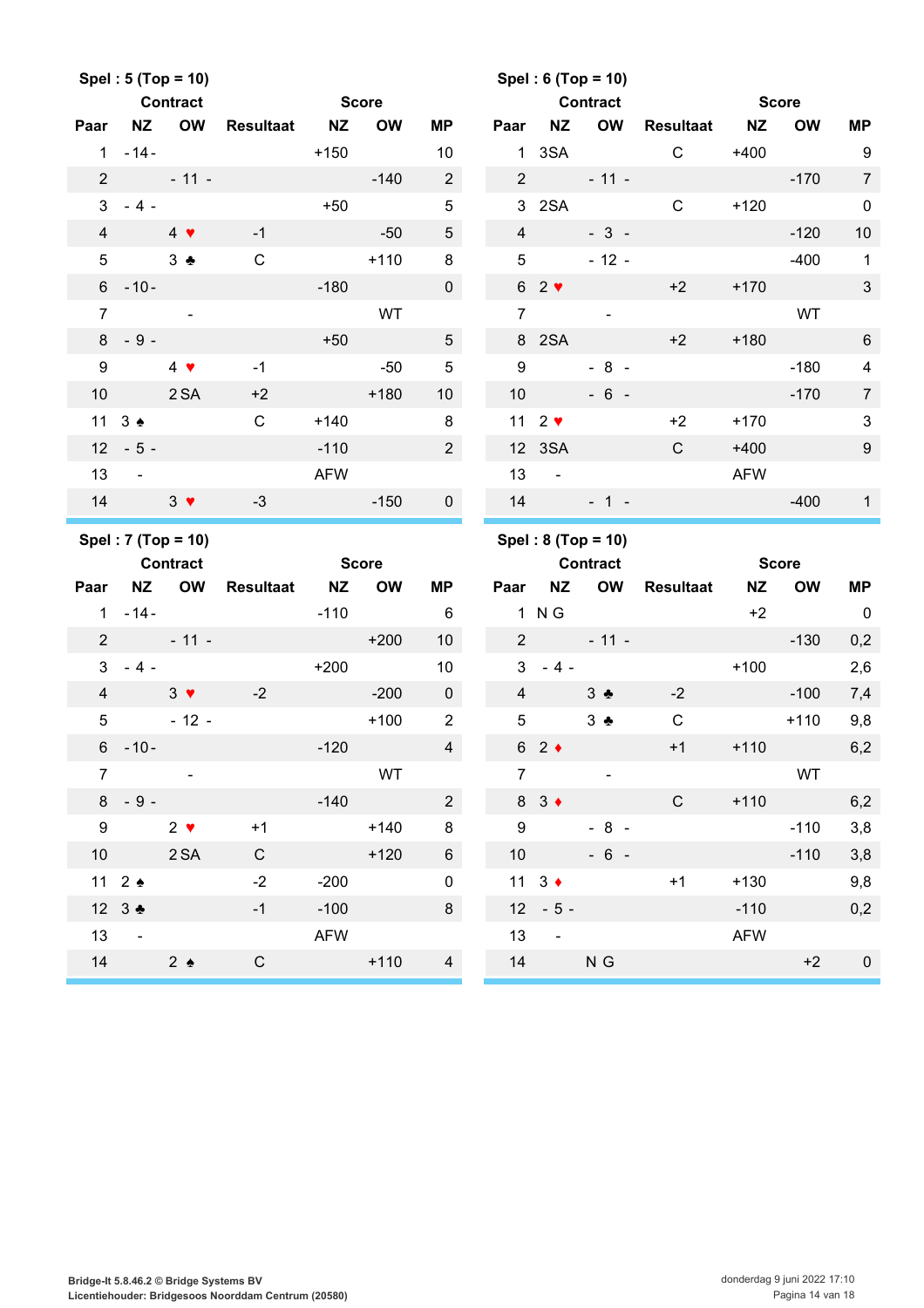|                 |                      | Spel: 9 (Top = 10)                     |                  |              |           |                 |                 |                             | Spel: 10 (Top = 10)                    |              |            |                    |                  |
|-----------------|----------------------|----------------------------------------|------------------|--------------|-----------|-----------------|-----------------|-----------------------------|----------------------------------------|--------------|------------|--------------------|------------------|
|                 |                      | <b>Contract</b>                        |                  | <b>Score</b> |           |                 |                 |                             | <b>Contract</b>                        |              |            | <b>Score</b>       |                  |
| Paar            | NZ                   | <b>OW</b>                              | <b>Resultaat</b> | <b>NZ</b>    | <b>OW</b> | ΜP              | Paar            | <b>NZ</b>                   | OW                                     | Resultaat NZ |            | <b>OW</b>          | MP               |
|                 | $1 - 4 -$            |                                        |                  | $-120$       |           | 6               | 1               | $-4-$                       |                                        |              | $+100$     |                    | 8                |
|                 | $2 - 9 -$            |                                        |                  | $-150$       |           | 1               |                 | 2 1SA                       |                                        | $\mathsf{C}$ | $+90$      |                    | $\sqrt{5}$       |
| $\mathbf{3}$    | $-8-$                |                                        |                  | $-120$       |           | $\,6\,$         |                 | $3\quad2$ $\bullet$         |                                        | $-1$         | $-100$     |                    | $\sqrt{2}$       |
| $\overline{4}$  |                      | 1 SA                                   | $+1$             |              | $+120$    | $\overline{4}$  | $\overline{4}$  |                             | $3 \bullet$                            | $-1$         |            | $-100$             | $\sqrt{2}$       |
| 5               | $-6-$                |                                        |                  | $+200$       |           | 10              |                 | $52$ $\blacktriangleright$  |                                        | $-2$         | $-200$     |                    | $\mathbf 0$      |
| $6\phantom{1}$  |                      | 3 SA                                   | $-2$             |              | $-200$    | $\overline{0}$  | $6\overline{6}$ |                             | $-5 -$                                 |              |            | $+200$             | 10               |
|                 | 7 1SA                |                                        | $-3$             | $-150$       |           | $\mathbf{1}$    |                 | 7 1SA                       |                                        | $\mathsf{C}$ | $+90$      |                    | $\overline{5}$   |
| 8               |                      | 2SA                                    | $\mathsf C$      |              | $+120$    | $\overline{4}$  | 8               |                             | $-3-$                                  |              |            | $+100$             | $\,8\,$          |
| 9               |                      | 1 <sub>SA</sub>                        | $+2$             |              | $+150$    | 9               | 9               |                             | $-2-$                                  |              |            | $-90$              | $\sqrt{5}$       |
| 10              |                      | 1 SA                                   | $+1$             |              | $+120$    | $\overline{4}$  | 10              |                             | $-11 -$                                |              |            | $-110$             | $\pmb{0}$        |
| 11              | $-10-$               |                                        |                  | $-120$       |           | $\,6\,$         |                 | 11 $2 \div$                 |                                        | $+1$         | $+110$     |                    | 10               |
| 12              |                      | $\omega$                               |                  |              | <b>WT</b> |                 | 12              |                             | $\sim$                                 |              |            | WT                 |                  |
| 13              | $\sim$               |                                        |                  | <b>AFW</b>   |           |                 | 13              | $\blacksquare$              |                                        |              | <b>AFW</b> |                    |                  |
| 14              |                      | $-7 -$                                 |                  |              | $+150$    | 9               | 14              |                             | $-7 -$                                 |              |            | $-90$              | $\overline{5}$   |
|                 |                      |                                        |                  |              |           |                 |                 |                             |                                        |              |            |                    |                  |
|                 |                      |                                        |                  |              |           |                 |                 |                             |                                        |              |            |                    |                  |
|                 |                      | Spel: 11 (Top = 10)<br><b>Contract</b> |                  | <b>Score</b> |           |                 |                 |                             | Spel: 12 (Top = 10)<br><b>Contract</b> |              |            |                    |                  |
| Paar            | <b>NZ</b>            | <b>OW</b>                              |                  | <b>NZ</b>    | <b>OW</b> | ΜP              | Paar            | <b>NZ</b>                   | OW                                     |              | <b>NZ</b>  | <b>Score</b><br>OW | MP               |
| $\mathbf{1}$    | $-4-$                |                                        | <b>Resultaat</b> | $-420$       |           | 0               | $\mathbf{1}$    | $-4-$                       |                                        | Resultaat    | $+50$      |                    | 3                |
|                 | $2 - 9 -$            |                                        |                  | $+100$       |           | 8               |                 | $2 - 9 -$                   |                                        |              | $+50$      |                    | $\sqrt{3}$       |
|                 | $3\quad5$ +          |                                        | $-1$             | $-50$        |           | 3               |                 | $32$ $\blacktriangleright$  |                                        | $\mathsf{C}$ | $+110$     |                    | 8                |
| $\overline{4}$  |                      | $4 \triangle$                          | $\mathsf{C}$     |              | $+420$    | 10 <sup>°</sup> | $\overline{4}$  |                             | $2 \triangle$                          | $-1$         |            | $-50$              | $\overline{7}$   |
| $5\phantom{.0}$ | $-6-$                |                                        |                  | $+50$        |           | $\,6\,$         |                 | $5 - 6 -$                   |                                        |              | $+50$      |                    | $\sqrt{3}$       |
| 6               |                      | $5 \triangle$                          | $-1$             |              | $-50$     | $\overline{4}$  | $6\phantom{1}$  |                             | 1 SA                                   | $-1$         |            | $-50$              | $\overline{7}$   |
|                 | $7\quad5$ +          |                                        | C                | $+400$       |           | $10$            |                 | $7 - 14 -$                  |                                        |              | $+50$      |                    | $\mathbf{3}$     |
| 8               |                      | $-3-$                                  |                  |              | $+50$     | $\overline{7}$  | 8               |                             | $-3 -$                                 |              |            | $-110$             | $\overline{2}$   |
| 9               |                      | $5 \triangle x$                        | $-1$             |              | $-100$    | $\overline{2}$  | 9               |                             | $2 \triangle$                          | $-1$         |            | $-50$              | $\boldsymbol{7}$ |
| 10 <sup>°</sup> |                      | $-11 -$                                |                  |              | $+50$     | $7\overline{ }$ | 10              |                             | $-11 -$                                |              |            | $-170$             | $\mathbf 0$      |
|                 | 11 $5 \triangleleft$ |                                        | $-1$             | $-50$        |           | $\mathfrak{S}$  |                 | 11 $3$ $\blacktriangledown$ |                                        | $+1$         | $+170$     |                    | 10               |
| 12              |                      |                                        |                  |              | WT        |                 | 12              |                             |                                        |              |            | WT                 |                  |
| 13              | $\blacksquare$       |                                        |                  | <b>AFW</b>   |           |                 | 13              | $\blacksquare$              |                                        |              | <b>AFW</b> |                    |                  |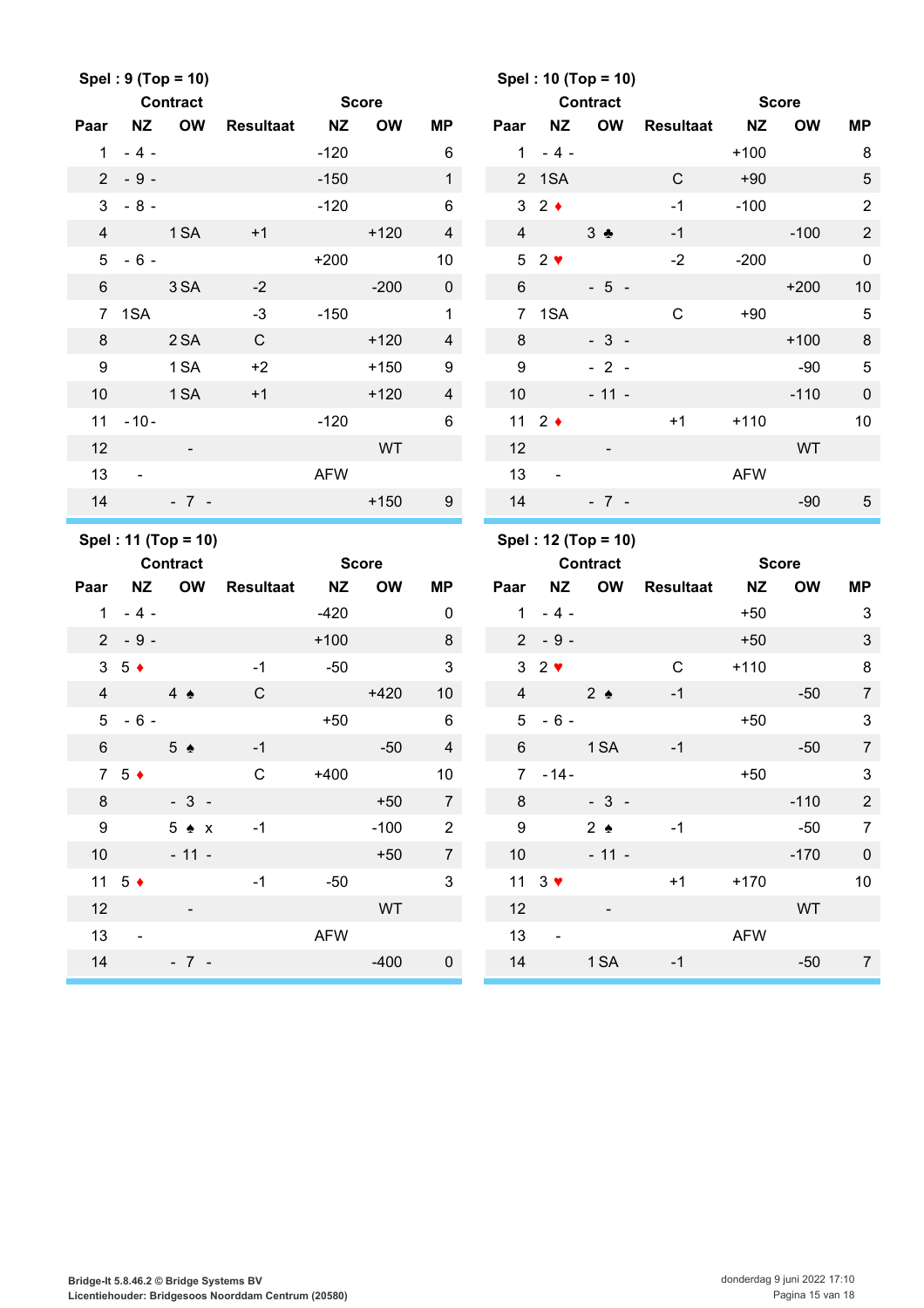|                 |                   | Spel: 13 (Top = 10)                    |                  |              |           |                         |                 |                     | Spel: 14 (Top = 10)                    |              |              |              |                |
|-----------------|-------------------|----------------------------------------|------------------|--------------|-----------|-------------------------|-----------------|---------------------|----------------------------------------|--------------|--------------|--------------|----------------|
|                 |                   | <b>Contract</b>                        |                  | <b>Score</b> |           |                         |                 |                     | <b>Contract</b>                        |              | <b>Score</b> |              |                |
| Paar            | NZ                | <b>OW</b>                              | <b>Resultaat</b> | <b>NZ</b>    | <b>OW</b> | MP                      | Paar            | <b>NZ</b>           | OW                                     | Resultaat NZ |              | <b>OW</b>    | <b>MP</b>      |
|                 | $1 - 11 -$        |                                        |                  | $-150$       |           | $\mathbf{1}$            | $\mathbf{1}$    | $-11-$              |                                        |              | $-400$       |              | $\overline{0}$ |
|                 | $2 - 5 -$         |                                        |                  | $+100$       |           | $6\phantom{1}$          |                 | $2 - 5 -$           |                                        |              | $+50$        |              | 10             |
| $\mathbf{3}$    |                   | $4 \bullet$                            | $+1$             |              | $+150$    | $\boldsymbol{9}$        | 3               |                     | $3 \bullet$                            | $+1$         |              | $+130$       | $\sqrt{5}$     |
|                 | 42                |                                        | $\mathbf C$      | $+110$       |           | 8                       |                 | $4 - 14 -$          |                                        |              | $-110$       |              | $\,8\,$        |
| 5               |                   | $5 \bullet$                            | $-1$             |              | $-100$    | $\overline{\mathbf{4}}$ | $5\phantom{.0}$ |                     | 5 <sub>2</sub>                         | $-1$         |              | $-50$        | $\pmb{0}$      |
| $6\overline{6}$ |                   | $-9 -$                                 |                  |              | $+100$    | $6\phantom{.}6$         | 6 <sup>1</sup>  |                     | $2$ $\bullet$                          | $+2$         |              | $+130$       | $\sqrt{5}$     |
|                 | 73 <sub>2</sub>   |                                        | $\mathsf{C}$     | $+140$       |           | 10                      |                 | $7 - 8 -$           |                                        |              | $-240$       |              | $\sqrt{2}$     |
| 8               |                   | $-7 -$                                 |                  |              | $-140$    | $\overline{0}$          | 8               | <b>Example 1 SA</b> |                                        | $+5$         |              | $+240$       | $\,8\,$        |
|                 | 93 <sub>0</sub>   |                                        | $-1$             | $-100$       |           | $\overline{4}$          |                 | $9 - 6 -$           |                                        |              | $-130$       |              | $\sqrt{5}$     |
| 10              |                   | $\sim$                                 |                  |              | WT        |                         | 10              |                     | $\sim 100$ km s $^{-1}$                |              |              | <b>WT</b>    |                |
| 11              | $2 \bullet$       |                                        | $+3$             |              | $+150$    | $\boldsymbol{9}$        | 11              |                     | 3 SA                                   | $\mathbf C$  |              | $+400$       | 10             |
|                 | $12 - 3 -$        |                                        |                  | $-150$       |           | 1                       | 12              | $-3-$               |                                        |              | $-130$       |              | $\sqrt{5}$     |
| 13              | $\sim$ $\sim$     |                                        |                  | <b>AFW</b>   |           |                         | 13              | $\blacksquare$      |                                        |              | <b>AFW</b>   |              |                |
| 14              |                   | $-4$ -                                 |                  |              | $-110$    | $2^{\circ}$             | 14              |                     | $3 \bullet$                            | C            |              | $+110$       | $\overline{2}$ |
|                 |                   |                                        |                  |              |           |                         |                 |                     |                                        |              |              |              |                |
|                 |                   |                                        |                  |              |           |                         |                 |                     |                                        |              |              |              |                |
|                 |                   | Spel: 15 (Top = 10)<br><b>Contract</b> |                  | <b>Score</b> |           |                         |                 |                     | Spel: 16 (Top = 10)<br><b>Contract</b> |              |              | <b>Score</b> |                |
| Paar            | <b>NZ</b>         | <b>OW</b>                              | <b>Resultaat</b> | <b>NZ</b>    | <b>OW</b> | ΜP                      | Paar            | <b>NZ</b>           | OW                                     | Resultaat NZ |              | <b>OW</b>    | <b>MP</b>      |
|                 | 1 1 SA            |                                        | $+3$             | $+180$       |           | 6                       | 1               | $-11-$              |                                        |              | $+100$       |              | 10             |
|                 | $2 \cdot 2 \cdot$ |                                        | $+1$             | $+110$       |           | $\mathbf 0$             |                 | $2 - 5 -$           |                                        |              | $-130$       |              | $\overline{4}$ |
| $\mathfrak{S}$  |                   | $-12 -$                                |                  |              | $-170$    | $\overline{7}$          | 3               |                     | $2 \bullet$                            | $+2$         |              | $+130$       | 6              |
|                 | 41                |                                        | $+3$             | $+170$       |           | $\mathbf{3}$            |                 | $4 - 14 -$          |                                        |              | $-110$       |              | $\,8\,$        |
| 5               |                   | $-2-$                                  |                  |              | $-110$    | 10                      | 5               |                     | $2 \bullet$                            | $+2$         |              | $+130$       | $\,6$          |
| 6               |                   | $-9 -$                                 |                  |              | $-680$    | $\overline{0}$          | $6\phantom{.}$  |                     | $4 \bullet$                            | $\mathsf C$  |              | $+130$       | $\,6\,$        |
|                 | 7 3SA             |                                        | $+2$             | $+660$       |           | 8                       |                 | $7 - 8 -$           |                                        |              | $-150$       |              | $\overline{0}$ |
| 8               |                   | $-7 -$                                 |                  |              | $-660$    | $2\overline{ }$         | 8               |                     | $4 \bullet$                            | $+1$         | <u>an a</u>  | $+150$       | 10             |
|                 | $9\quad 4$        |                                        | $+2$             | $+680$       |           | 10 <sup>°</sup>         |                 | $9 - 6 -$           |                                        |              | $-130$       |              | $\overline{4}$ |
| 10 <sup>°</sup> |                   | $\sim$                                 |                  |              | WT        |                         | 10 <sup>°</sup> |                     |                                        |              |              | WT           |                |
| 11              |                   | $-1 -$                                 |                  |              | $-180$    | $\overline{4}$          |                 | $11$ and $11$       | $5 \bullet$                            | $-1$         |              | $-100$       | $\pmb{0}$      |
|                 | 12 $2 \div$       |                                        | $+4$             | $+170$       |           | 3 <sup>1</sup>          |                 | $12 - 3 -$          |                                        |              | $-130$       |              | $\overline{4}$ |
| 13              | $\sim$ $-$        |                                        |                  | <b>AFW</b>   |           |                         | 13              | $\omega$            |                                        |              | <b>AFW</b>   |              |                |
| 14              |                   | $-4$ -                                 |                  |              | $-170$    | $\overline{7}$          | 14              |                     | $3 +$                                  | $\mathsf C$  |              | $+110$       | $\overline{2}$ |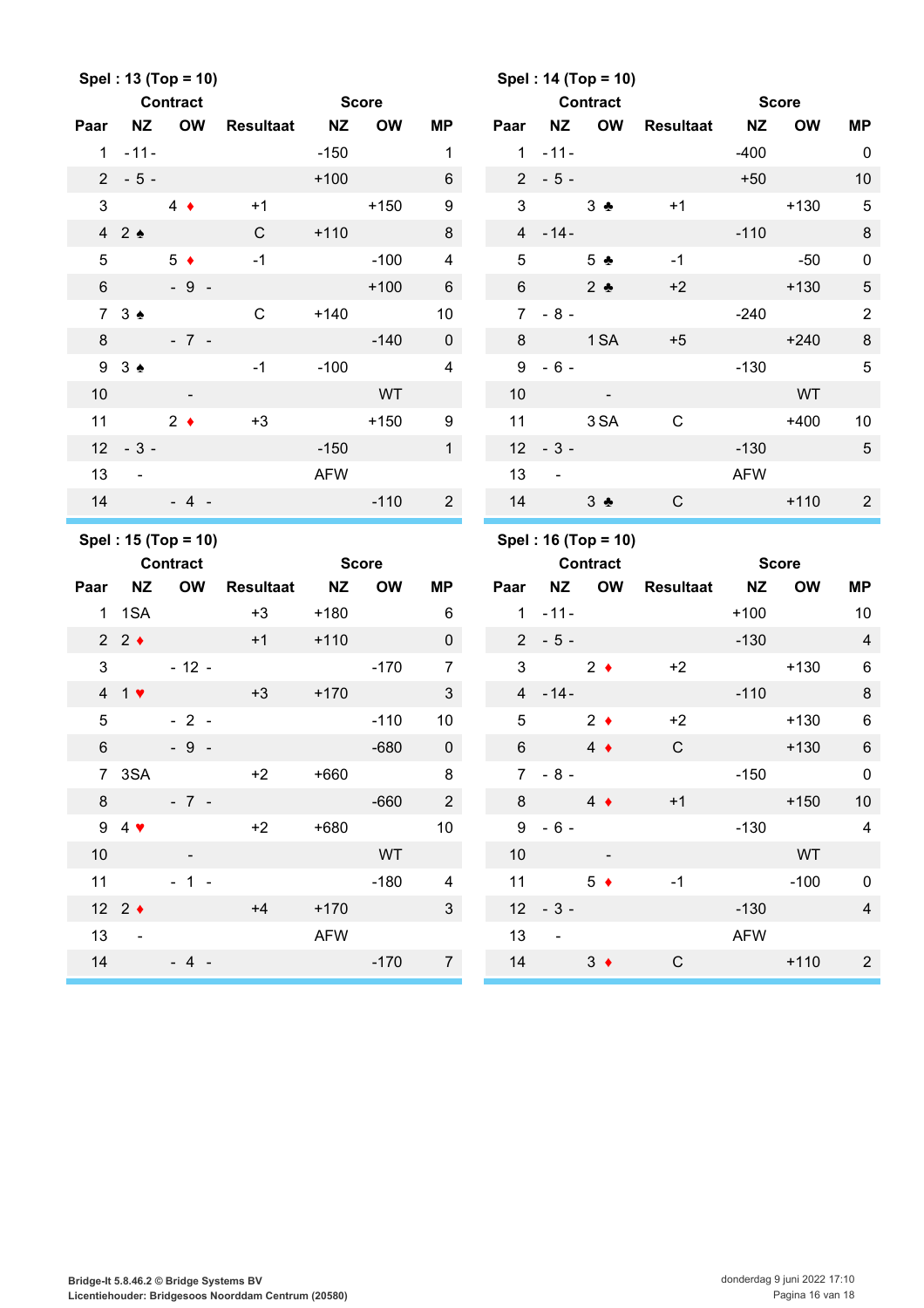|                |                               | Spel: 17 (Top = 10) |                  |              |              |                         |                 |                             | Spel: 18 (Top = 10)      |              |                          |              |                |
|----------------|-------------------------------|---------------------|------------------|--------------|--------------|-------------------------|-----------------|-----------------------------|--------------------------|--------------|--------------------------|--------------|----------------|
|                |                               | <b>Contract</b>     |                  | <b>Score</b> |              |                         |                 |                             | <b>Contract</b>          |              |                          | <b>Score</b> |                |
| Paar           | <b>NZ</b>                     | <b>OW</b>           | <b>Resultaat</b> | <b>NZ</b>    | <b>OW</b>    | <b>MP</b>               | Paar            | <b>NZ</b>                   | <b>OW</b>                | Resultaat    | <b>NZ</b>                | <b>OW</b>    | <b>MP</b>      |
| $\mathbf{1}$   |                               | 3 SA                | $+1$             |              | $+430$       | 9                       | $\mathbf{1}$    |                             | $3 \bullet$              | $\mathsf C$  |                          | $+140$       | $\sqrt{5}$     |
|                | $2 - 3 -$                     |                     |                  | $-400$       |              | $\,6\,$                 |                 | $2 - 3 -$                   |                          |              | $+100$                   |              | 10             |
| 3              |                               | 3 SA                | $\mathbf C$      |              | $+400$       | $\overline{\mathbf{4}}$ | 3               |                             | 3 SA                     | $-2$         |                          | $-100$       | $\mathbf 0$    |
| $\overline{4}$ |                               | $2 \bullet$         | $+1$             |              | $+140$       | $\overline{2}$          | $\overline{4}$  |                             | $3 \bullet$              | $+1$         |                          | $+170$       | $\,8\,$        |
|                | $5 - 4 -$                     |                     |                  | $-140$       |              | $\bf 8$                 | 5 <sup>1</sup>  | $-4-$                       |                          |              | $-170$                   |              | $\overline{2}$ |
|                | $6 - 7 -$                     |                     |                  | $-430$       |              | $\mathbf{1}$            |                 | $6 - 7 -$                   |                          |              | $+50$                    |              | $\, 8$         |
| $\overline{7}$ |                               | 3 SA                | $+1$             |              | $+430$       | 9                       | $\overline{7}$  |                             | $4 \bullet$              | $-1$         |                          | $-50$        | $\overline{2}$ |
| 8              |                               |                     |                  |              | <b>WT</b>    |                         | 8               |                             |                          |              |                          | <b>WT</b>    |                |
|                | $9 - 10 -$                    |                     |                  | $+100$       |              | $10$                    |                 | $9 - 10 -$                  |                          |              | $-400$                   |              | $\pmb{0}$      |
| 10             |                               | $5 \triangle$       | $-2$             |              | $-100$       | $\mathbf 0$             | 10 <sup>1</sup> |                             | 3 SA                     | $\mathsf{C}$ |                          | $+400$       | 10             |
|                | $11 - 14 -$                   |                     |                  | $-420$       |              | $\overline{\mathbf{4}}$ |                 | $11 - 14 -$                 |                          |              | $-140$                   |              | $\sqrt{5}$     |
| 12             | $-1-$                         |                     |                  | $-430$       |              | 1                       |                 | $12 - 1 -$                  |                          |              | $-140$                   |              | $\sqrt{5}$     |
| 13             | $\sim$ $-$                    |                     |                  | <b>AFW</b>   |              |                         | 13              | $\sim$ $\sim$               |                          |              | <b>AFW</b>               |              |                |
| 14             |                               | $4 \triangle$       | $\mathsf{C}$     |              | $+420$       | $6\overline{6}$         | 14              |                             | $1$ $\blacktriangledown$ | $+2$         |                          | $+140$       | $\overline{5}$ |
|                |                               |                     |                  |              |              |                         |                 |                             |                          |              |                          |              |                |
|                |                               | Spel: 19 (Top = 10) |                  |              |              |                         |                 |                             | Spel: 20 (Top = 10)      |              |                          |              |                |
|                |                               | <b>Contract</b>     |                  |              | <b>Score</b> |                         |                 |                             | <b>Contract</b>          |              |                          | <b>Score</b> |                |
| Paar           | <b>NZ</b>                     | <b>OW</b>           | <b>Resultaat</b> | <b>NZ</b>    | <b>OW</b>    | <b>MP</b>               | Paar            | <b>NZ</b>                   | OW                       | Resultaat    | <b>NZ</b>                | <b>OW</b>    | <b>MP</b>      |
| $\mathbf{1}$   |                               | 3 SA                | $-1$             |              | $-100$       | $\mathbf{1}$            | $\mathbf{1}$    |                             | P a s                    |              |                          | $\mathbf{0}$ | 6              |
|                | $2 - 3 -$                     |                     |                  | $+100$       |              | 9                       |                 | $2 - 3 -$                   |                          |              | $-110$                   |              | $\pmb{0}$      |
| 3              |                               | 3 SA                | $-1$             |              | $-100$       | $\mathbf{1}$            | 3               |                             | $2 \triangle$            | $\mathbf C$  |                          | $+110$       | 10             |
| $\overline{4}$ |                               | 3 SA                | $\mathsf{C}$     |              | $+600$       | 8                       | $\overline{4}$  |                             | $-5 -$                   |              |                          | $+100$       | $\,8\,$        |
|                | $5 - 4 -$                     |                     |                  | $-600$       |              | $\overline{2}$          |                 | $53+$                       |                          | $-1$         | $-100$                   |              | $\sqrt{2}$     |
|                | $6 - 7 -$                     |                     |                  | -660         |              | $\mathbf 0$             |                 |                             | $6 - 7 -$                |              | $+100$                   |              | 6              |
| $7^{\circ}$    |                               | 3 SA                | $+2$             |              | $+660$       | 10 <sup>°</sup>         | 7 <sup>7</sup>  |                             | 1 $\bullet$              | $-1$         |                          | $-100$       | $\overline{4}$ |
|                | $8 -$                         |                     |                  |              | <b>WT</b>    |                         |                 | $8 -$                       | $\sim 100$               |              |                          | WT           |                |
|                | $9 - 10 -$                    |                     |                  |              | $-170$       | $5\phantom{.0}$         |                 | $9 - 10 -$                  |                          |              |                          | $+200$       | 10             |
|                |                               | 10 $2 \div$         | $+2$             |              |              | 5 <sub>5</sub>          |                 | $10 \t 3 \t 4$              |                          | $-2$         |                          | $-200$       | $\mathbf 0$    |
|                | $11 - 14 -$                   |                     |                  | $-170$       | $+170$       | $5\phantom{.0}$         |                 | 11 $3$ $\blacktriangledown$ |                          | $\mathbf C$  | $+140$                   |              | 8              |
|                | $12 - 1 -$                    |                     |                  | $+100$       |              | $9\phantom{.0}$         |                 | $12$ Pas                    |                          |              | $\overline{\phantom{0}}$ |              | $\overline{4}$ |
| 13             | $\sim 100$                    |                     |                  | <b>AFW</b>   |              |                         |                 | $13 - 5$                    |                          |              | AFW                      |              |                |
| 14             | $\overline{2}$ $\overline{2}$ |                     | $+2$             |              | $+170$       | 5 <sub>5</sub>          |                 |                             | $14 - 11 -$              |              |                          | $-140$       | $\overline{2}$ |